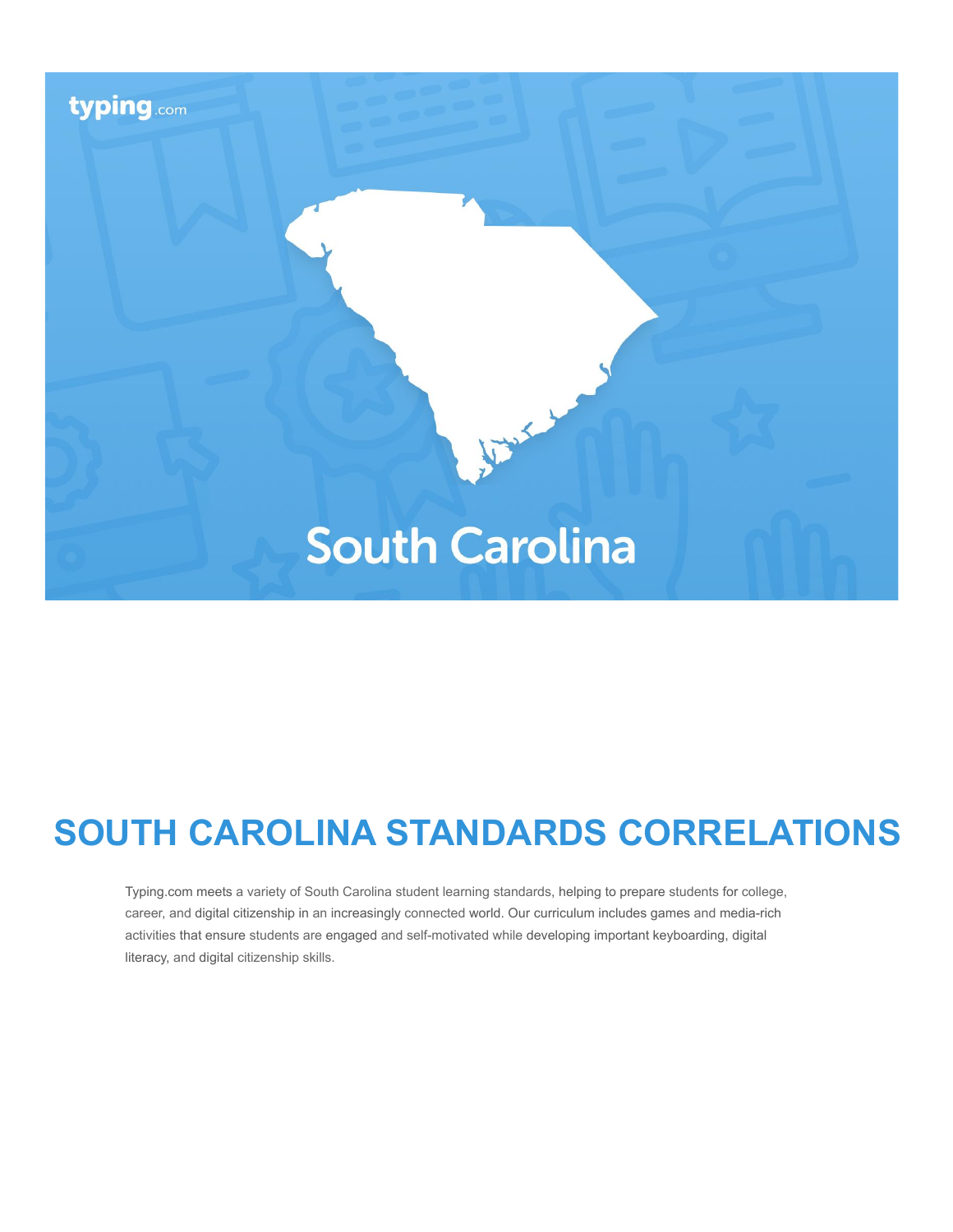# **Table of Contents**

| <b>Kindergarten</b>       | 3  |
|---------------------------|----|
| <b>1st Grade</b>          | 4  |
| <b>2nd Grade</b>          | 6  |
| <b>3rd Grade</b>          | 8  |
| <b>4th Grade</b>          | 10 |
| <b>5th Grade</b>          | 13 |
| <b>6th Grade</b>          | 15 |
| <b>7th Grade</b>          | 17 |
| <b>8th Grade</b>          | 19 |
| <b>9th and 10th Grade</b> | 21 |
| 11th and 12th Grade       | 23 |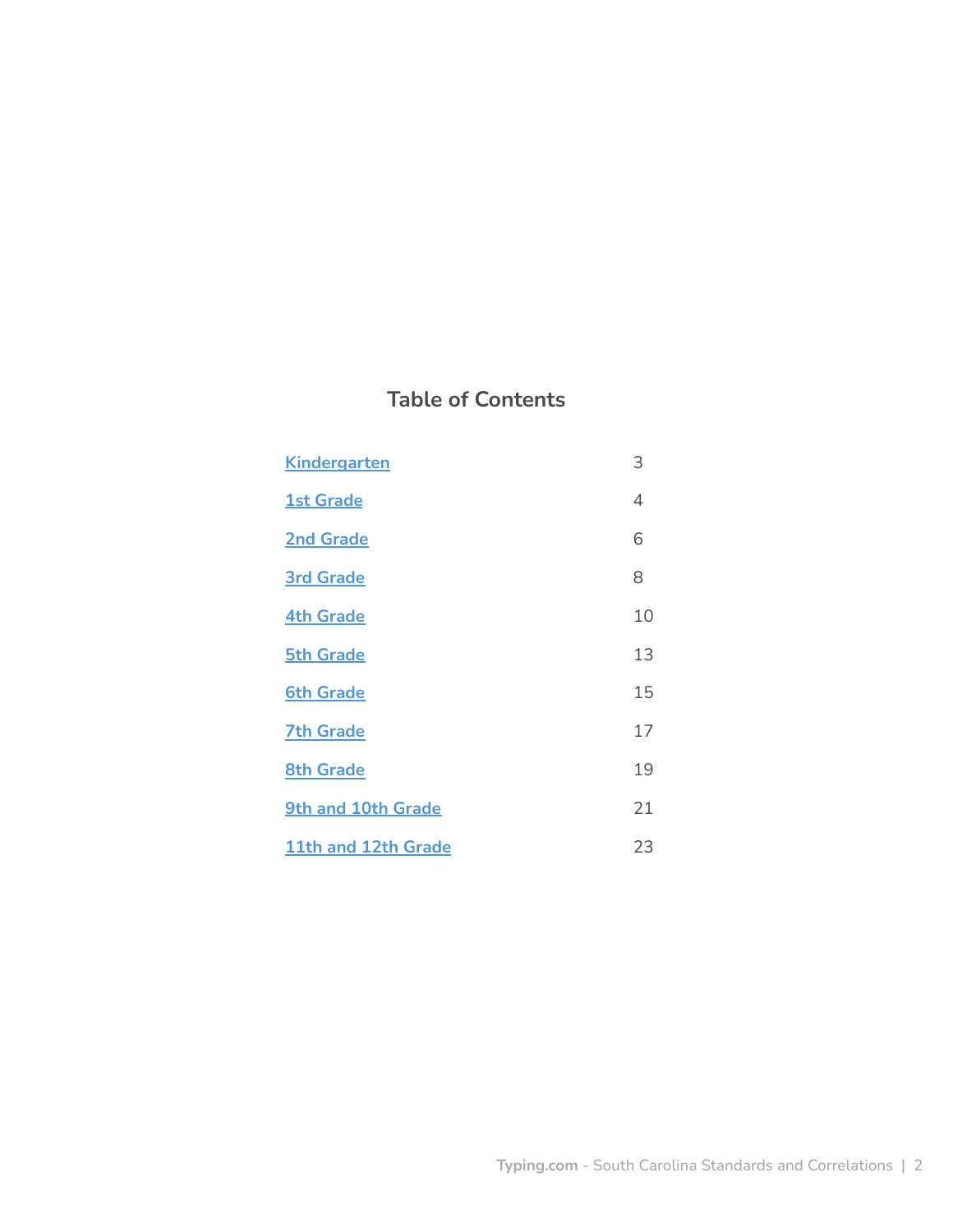# **Pre-keyboarding Skills**

# <span id="page-2-0"></span>**K.CS.1.1**

Identify traditional computing devices (e.g., tablets, smartphones, desktops, laptops) and non-traditional computing devices (e.g., microwave, oven, car).

# **K.CS.1.2**

Recognize that people use computing devices to perform tasks.

# **K.CS.2.1**

Use appropriate terminology in naming and identifying hardware (e.g., monitor, keyboard, mouse, earbuds, headphones, printer).

# **K.CS.2.2**

Learn to handle computing devices with proper care (e.g., do not place food or drink near a computer or tablet; hold tablets or laptops with both hands when transporting them).

# **Learn the Keys 1**

# **K.RL.1.1**

Follow words from left to right, top to bottom, and front to back.

#### **K.RL.1.3**

Understand that words are separated by spaces in print.

#### **K.W.6.4**

Locate letter keys on an electronic device.

### **K.DL.4.1**

Locate letter and number keys.

**Learn the Keys 2**

#### **K.RL.1.1**

Follow words from left to right, top to bottom, and page by page.

#### **K.RL.1.3**

Understand that words are separated by spaces in print.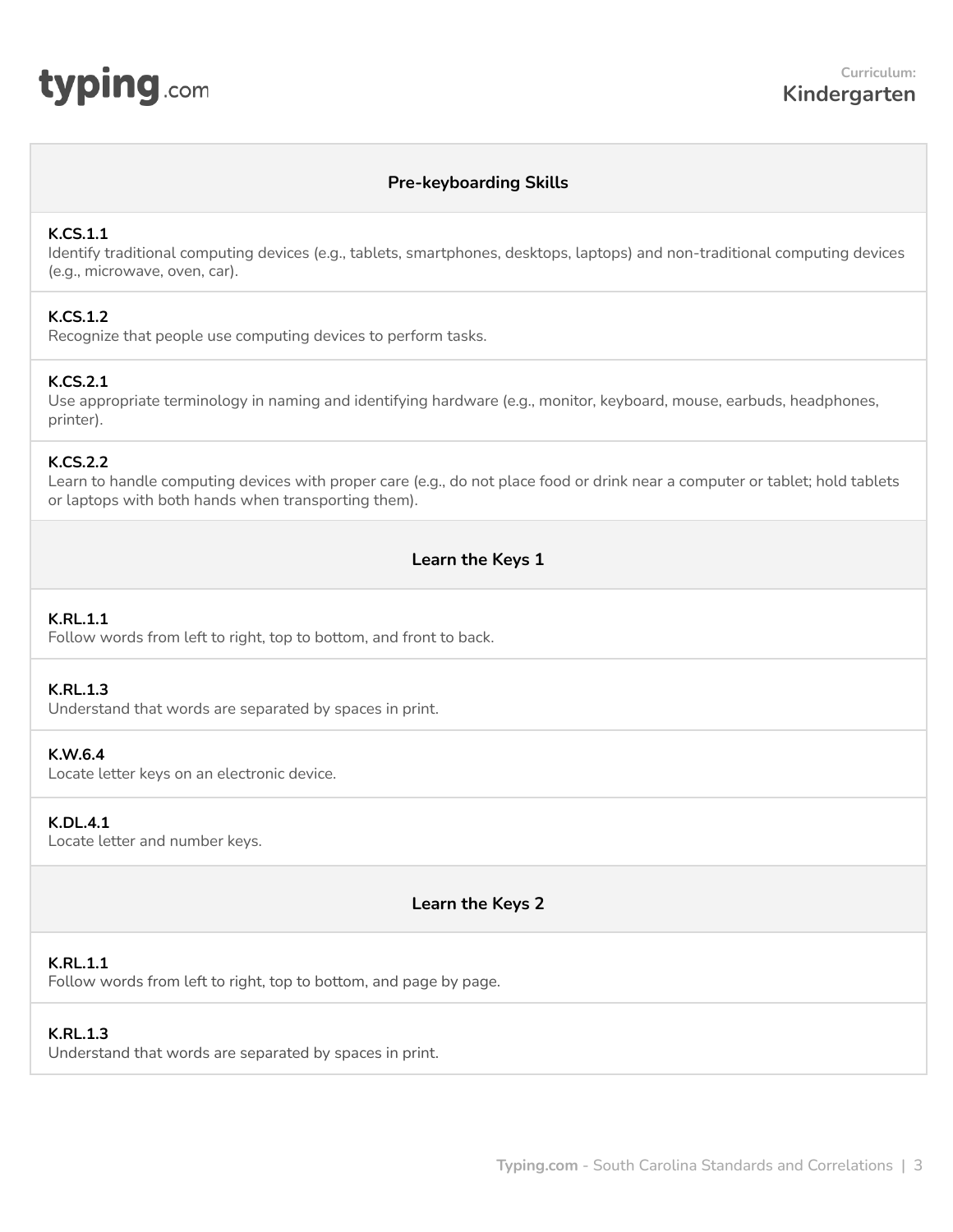# **K.W.6.4**

Locate letter keys on an electronic device.

# **K.DL.4.1**

Locate letter and number keys.

# **Word Practice**

# **K.RL.1.1-1.4**

Demonstrate understanding of the organization and basic features of print.

# **K.RL.2.1**

Recognize and produce rhyming words.

# **K.RL.3.5**

Read common high-frequency words.

# **K.W.6.4**

Locate letter keys on an electronic device.

# **K.DL.4.1**

Locate letter and number keys.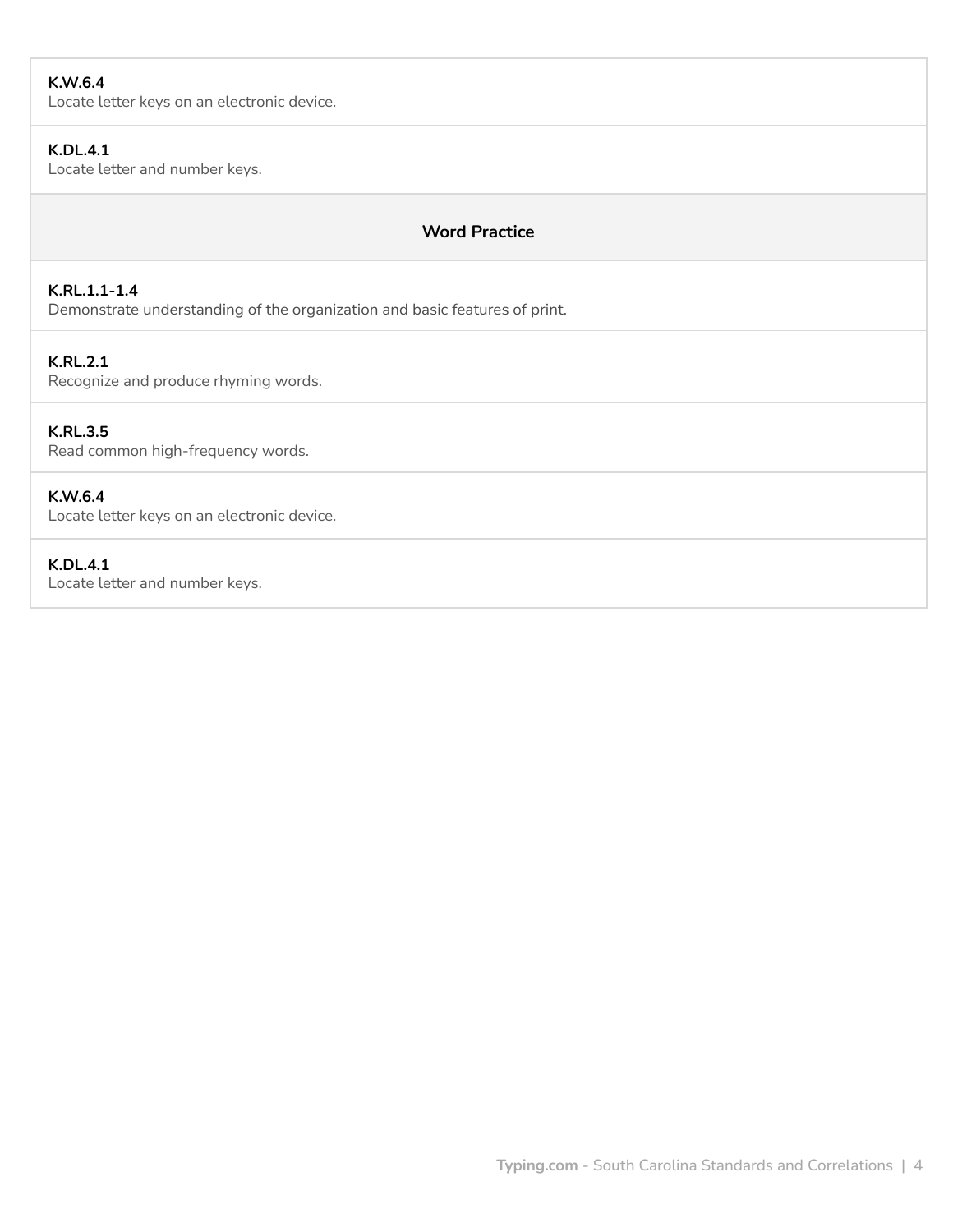<span id="page-4-0"></span>

# **Pre-Keyboarding**

# **1.CS.2.1**

Use appropriate terminology in naming and identifying software (e.g., web browser, application).

### **1.CS.2.2**

Recognize that software acts on the input to affect the output (e.g., clicking on a mouse opens a program or application; typing on a keyboard displays letters on a screen).

# **Learn the Keys**

# **1.RL.1.1**

Recognize the distinguishing features of a sentence.

#### **1.W.6.4**

Locate letter keys on an electronic device to type simple messages.

# **1.DL.4.1**

Locate and use letter and number keys.

#### **1.DL.4.2**

Demonstrate the location of the home row keys.

#### **1.DL.4.3**

Develop proper keyboarding technique when keying letters and numbers (e.g., use both hands; utilize proper finger placement on home row keys; use letter and number keys).

# **Punctuation & Numbers**

# **1.RL.1.1**

Recognize the distinguishing features of a sentence.

#### **1.W.5.1**

Capitalize the first word of a sentence, dates, names, and the pronoun I.

#### **1.W.5.2**

Use:

a. periods, question marks, and exclamation marks at the end of sentences; and b. commas in dates and to separate items in a series.

# **1.W.6.4**

Locate letter keys on an electronic device to type simple messages.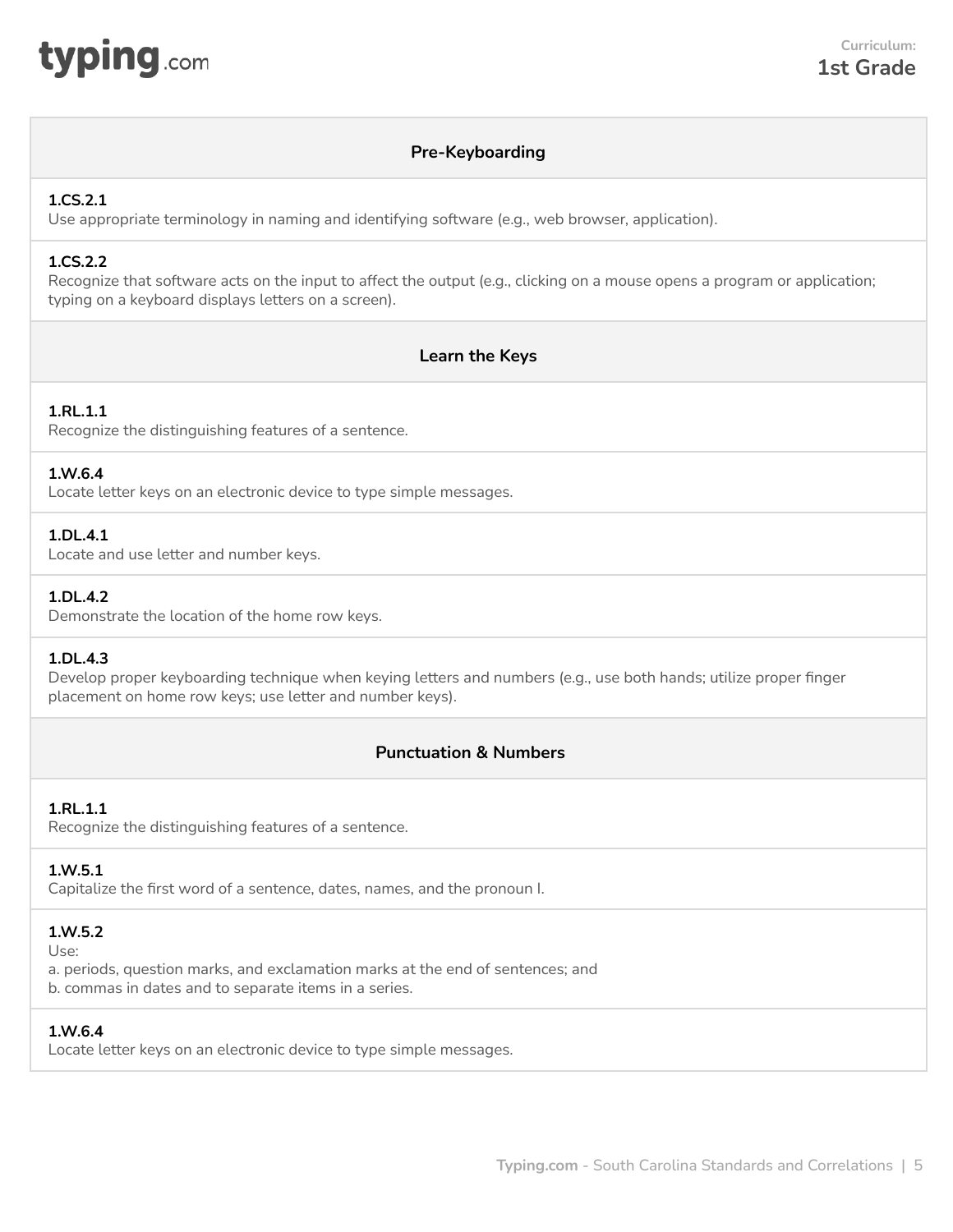# **1.DL.4.1**

Locate and use letter and number keys.

# **1.DL.4.2**

Demonstrate the location of the home row keys.

# **1.DL.4.3**

Develop proper keyboarding technique when keying letters and numbers (e.g., use both hands; utilize proper finger placement on home row keys; use letter and number keys).

# **Cross-Curricular Typing**

# **1.RL.1.1**

Recognize the distinguishing features of a sentence.

# **1.RL.3.6**

Recognize and read grade-appropriate irregularly spelled words.

# **1.RL.4.1**

Read grade-level texts with purpose and understanding.

#### **1.W.6.4**

Locate letter keys on an electronic device to type simple messages.

# **1.DL.4.1**

Locate and use letter and number keys.

# **1.DL.4.2**

Demonstrate the location of the home row keys.

#### **1.DL.4.3**

Develop proper keyboarding technique when keying letters and numbers (e.g., use both hands; utilize proper finger placement on home row keys; use letter and number keys).

# **Digital Citizenship & Communication**

# **1.RL.1.1**

Recognize the distinguishing features of a sentence.

#### **1.RL.4.1**

Read grade-level texts with purpose and understanding.

# **1.RI.4.1**

Read grade-level texts with purpose and understanding.

#### **1.W.6.4**

Locate letter keys on an electronic device to type simple messages.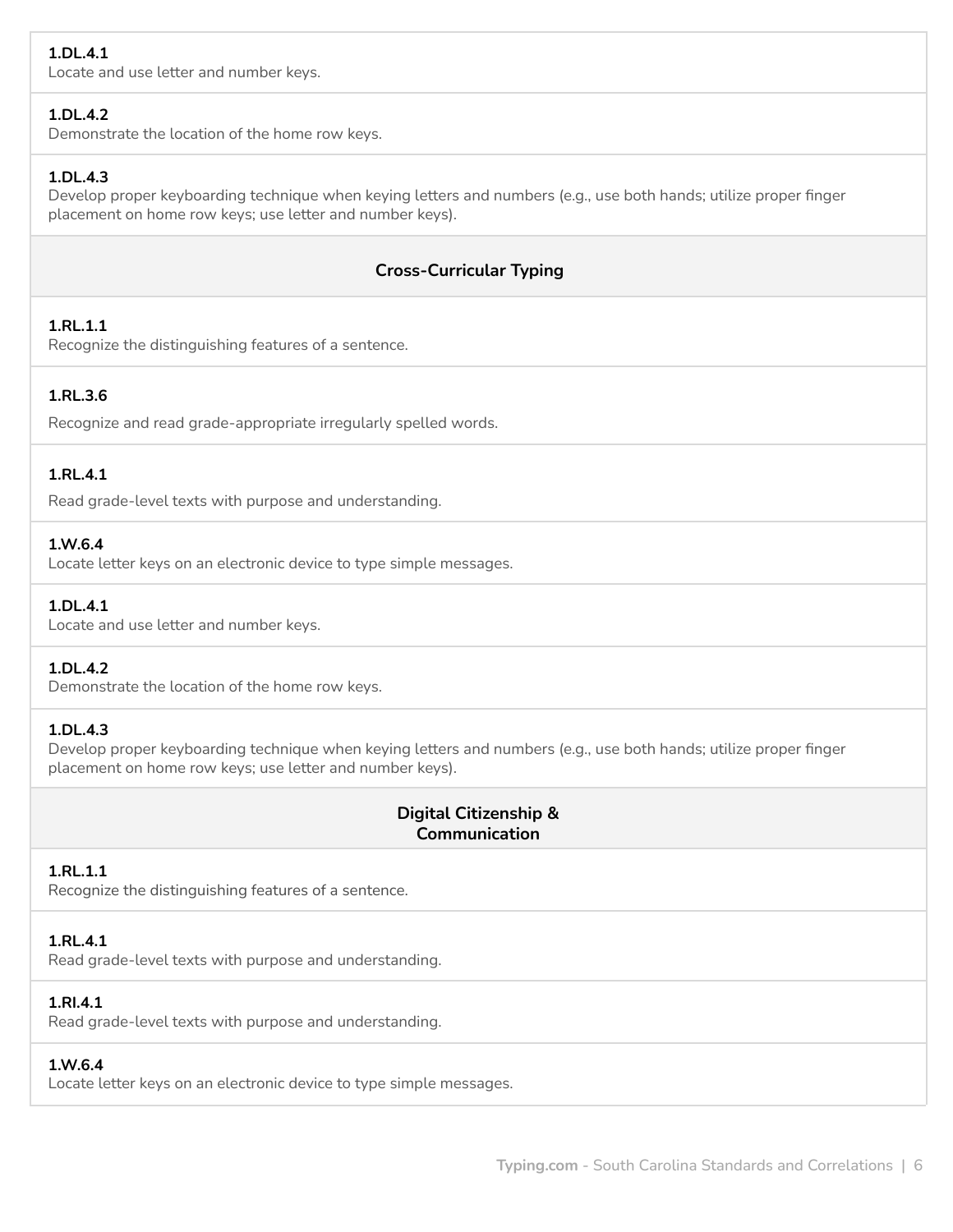# **1.DL.2.1**

Demonstrate appropriate behaviors toward others when using a connected computing device.

# **1.DL.2.2**

Recognize and avoid harmful behaviors (e.g., sharing private information).

# **1.DL.4.1**

Locate and use letter and number keys.

# **1.DL.4.2**

Demonstrate the location of the home row keys.

### **1.DL.4.3**

Develop proper keyboarding technique when keying letters and numbers (e.g., use both hands; utilize proper finger placement on home row keys; use letter and number keys).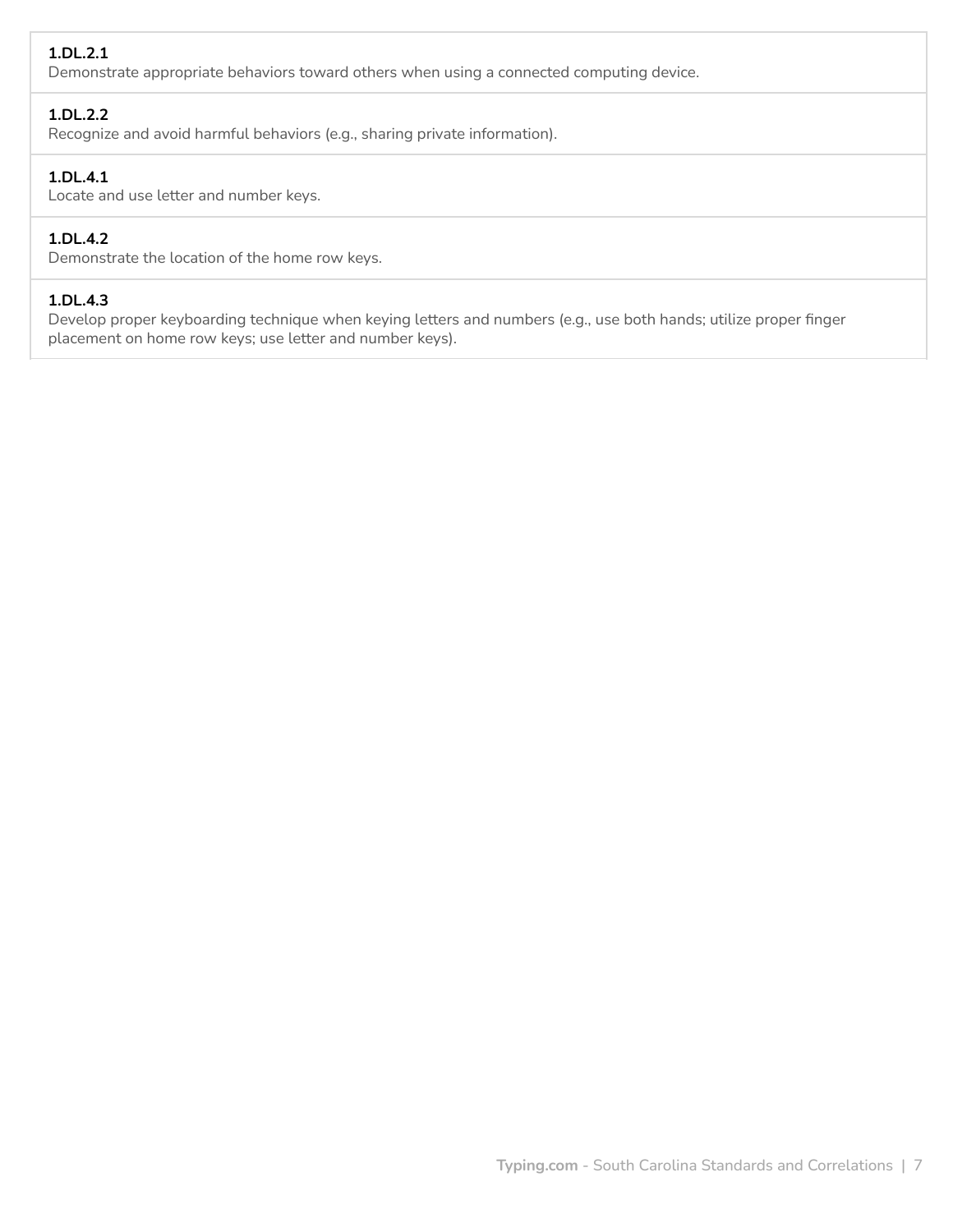<span id="page-7-0"></span>

# **Pre-Keyboarding**

### **2.CS.2.1**

Describe the function of common computing devices and components (e.g., desktop computer, laptop computer, tablet, monitor, keyboard, mouse, printer).

### **2.CS.2.2**

Recognize software that controls computing devices (e.g., use an application to draw on the screen; use software to write a story or control robots).

# **2.CS.2.3**

Use appropriate hardware and software to complete a given task.

# **Learn the Keys**

#### **2.RL.4.1**

Read grade-level text with purpose and understanding.

# **2.W.6.4**

Begin to develop efficient keyboarding skills.

# **2.DL.4.1**

Locate and use letter, number, and punctuation keys.

#### **2.DL.4.2**

Demonstrate the use of function keys (e.g., shift, enter, backspace, delete, spacebar)

#### **2.DL.4.3**

Develop proper keyboarding technique when keying letters, numbers, and symbols (e.g., use both hands; utilize proper finger placement on home row keys; use letter, number, and punctuation keys).

# **Punctuation & Numbers**

#### **2.RL.4.1**

Read grade-level text with purpose and understanding.

#### **2.W.5.2**

Use:

a. periods, question marks, or exclamation marks at the end of sentences;

- b. commas in greetings and closings of letters, dates, and to separate items in a series; and
- c. apostrophes to form contractions and singular possessive nouns.

#### **2.W.6.4**

Begin to develop efficient keyboarding skills.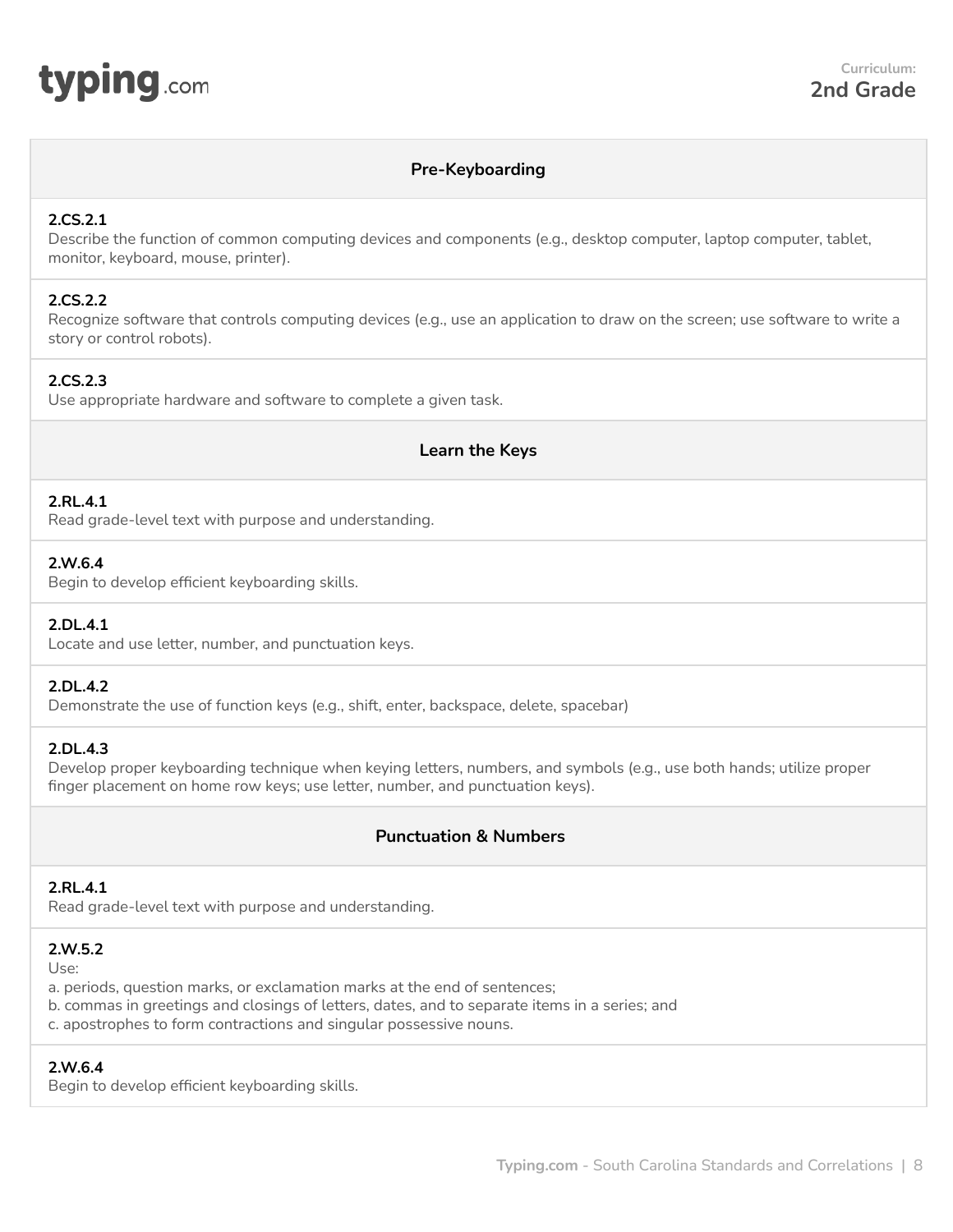# **2.DL.4.1**

Locate and use letter, number, and punctuation keys.

# **2.DL.4.2**

Demonstrate the use of function keys (e.g., shift, enter, backspace, delete, spacebar).

# **2.DL.4.3**

Develop proper keyboarding technique when keying letters, numbers, and symbols (e.g., use both hands; utilize proper finger placement on home row keys; use letter, number, and punctuation keys).

# **Cross-Curricular Typing**

# **2.RL.4.1**

Read grade-level text with purpose and understanding.

# **2.W.4.1**

Use collective nouns.

# **2.W.4.2**

Form and use frequently occurring irregular plural nouns.

# **2.W.5.4**

Correctly spell words with short and long vowel sounds, r-controlled vowels, consonant-blend patterns, and common irregularly-spelled grade-appropriate high- frequency words.

# **2.W.6.4**

Begin to develop efficient keyboarding skills.

# **2.DL.4.1**

Locate and use letter, number, and punctuation keys.

# **2.DL.4.2**

Demonstrate the use of function keys (e.g., shift, enter, backspace, delete, spacebar).

# **2.DL.4.3**

Develop proper keyboarding technique when keying letters, numbers, and symbols (e.g., use both hands; utilize proper finger placement on home row keys; use letter, number, and punctuation keys).

# **Digital Citizenship & Communication**

# **2.RL.4.1**

Read grade-level text with purpose and understanding.

# **2.W.6.4**

Begin to develop efficient keyboarding skills.

# **2.DL.2.1**

Demonstrate how to use appropriate behavior when sending messages online.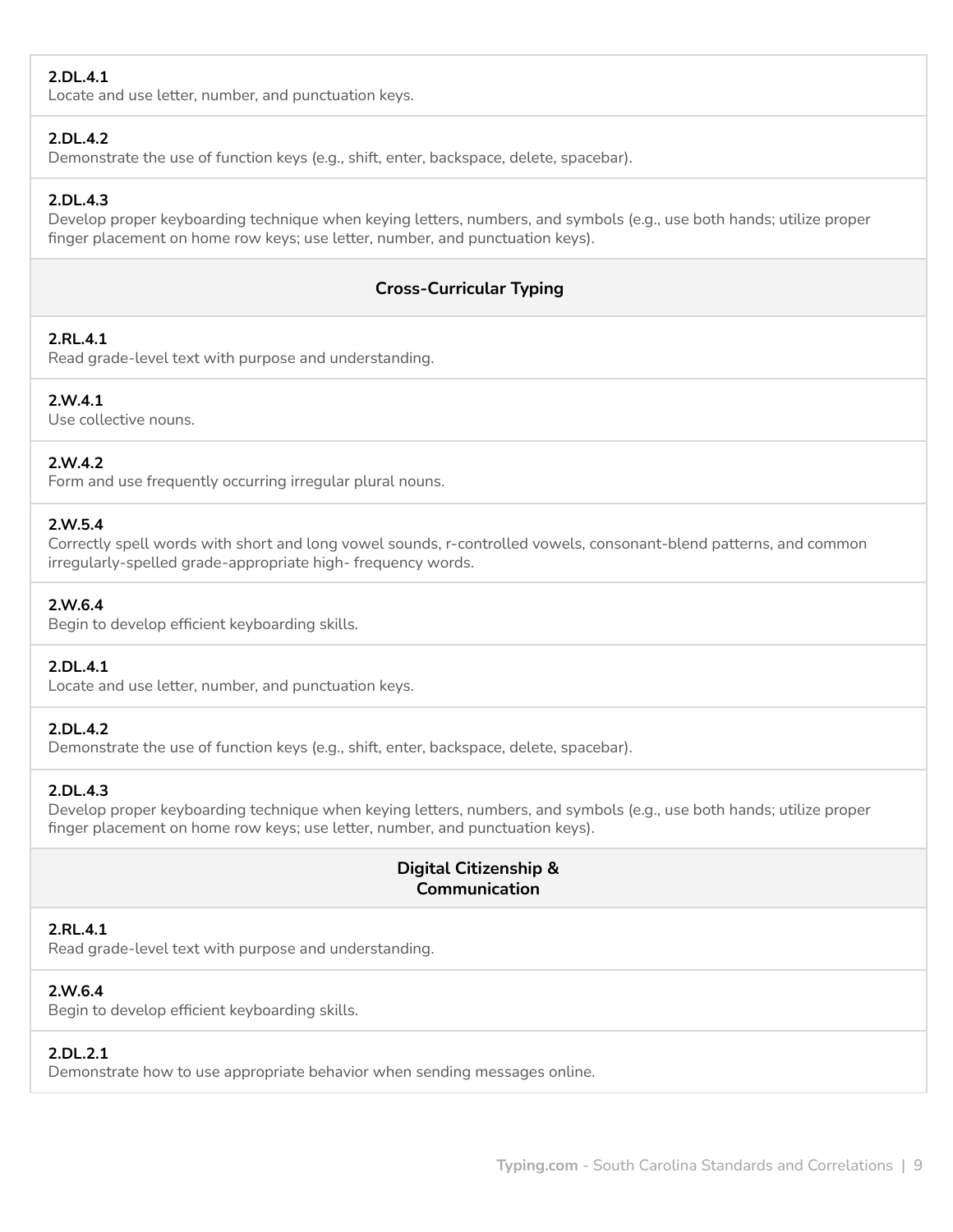# **2.DL.3.1**

Identify the characteristics of a strong password.

# **2.DL.4.1**

Locate and use letter, number, and punctuation keys.

# **2.DL.4.2**

Demonstrate the use of function keys (e.g., shift, enter, backspace, delete, spacebar).

# **2.DL.4.3**

Develop proper keyboarding technique when keying letters, numbers, and symbols (e.g., use both hands; utilize proper finger placement on home row keys; use letter, number, and punctuation keys).

# **Creative Writing**

# **2.RL.4.1**

Read grade-level text with purpose and understanding.

# **2.W.1.1**

Explore print and multimedia sources to write opinion pieces that introduce the topic, state an opinion and supply reasons that support the opinion, use transitional words to connect opinions and reasons, and provide a concluding statement or section.

# **2.W.3.1**

Explore multiple texts to write narratives that recount a well-elaborated event or short sequence of events; include details to describe actions, thoughts, and feelings; use temporal words to signal event order; and provide a sense of closure.

# **2.W.6.4**

Begin to develop efficient keyboarding skills.

# **2.DL.4.1**

Locate and use letter, number, and punctuation keys.

# **2.DL.4.2**

Demonstrate the use of function keys (e.g., shift, enter, backspace, delete, spacebar).

# **2.DL.4.3**

Develop proper keyboarding technique when keying letters, numbers, and symbols (e.g., use both hands; utilize proper finger placement on home row keys; use letter, number, and punctuation keys).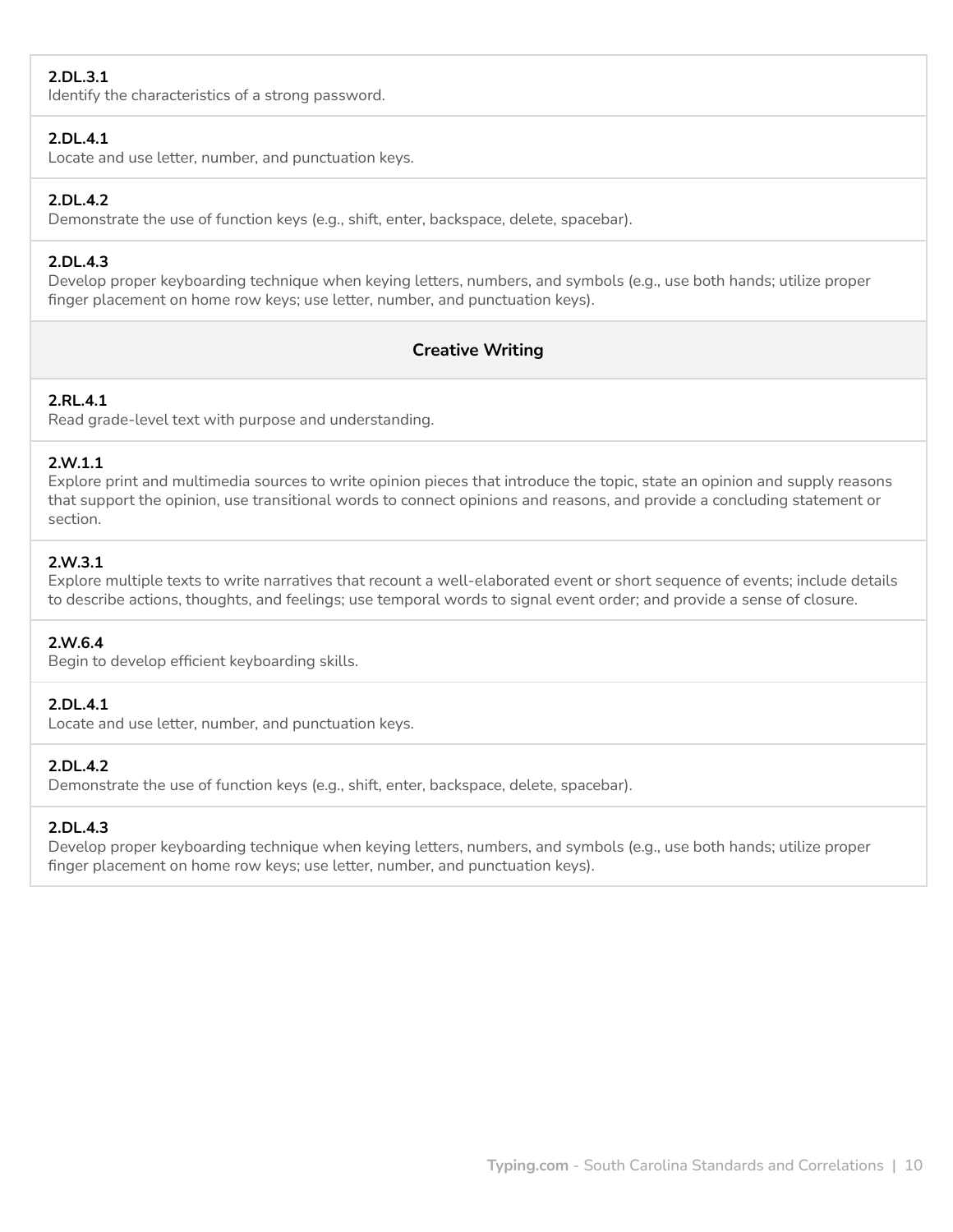# **Pre-Keyboarding**

# <span id="page-10-0"></span>**3.RL.4**

Read with sufficient accuracy and fluency to support comprehension.

# **3.RI.4**

Read with sufficient accuracy and fluency to support comprehension.

# **3.CS.1.2**

Identify the parts of a computing device (e.g., input devices, output devices, processors).

# **3.CS.2.2**

Compare operating systems to application software (e.g., word processor, spreadsheet, presentation software, web browser).

# **Learn the Keys**

# **3.RL.4**

Read with sufficient accuracy and fluency to support comprehension.

### **3.RI.4**

Read with sufficient accuracy and fluency to support comprehension.

#### **3.W.6.4**

Demonstrate effective keyboarding skills.

# **3.DL.4.1**

Demonstrate proper keyboarding technique when keying letters, numbers, and symbols at a rate of 5 words per minute.

# **Punctuation & Advanced Keys**

#### **3.RL.4**

Read with sufficient accuracy and fluency to support comprehension.

# **3.RI.4**

Read with sufficient accuracy and fluency to support comprehension.

# **3.W.5.2**

Use:

a. apostrophes to form contractions and singular and plural possessives;

b. quotation marks to mark direct speech; and

c. commas in locations and addresses, to mark direct speech, and with coordinating adjectives.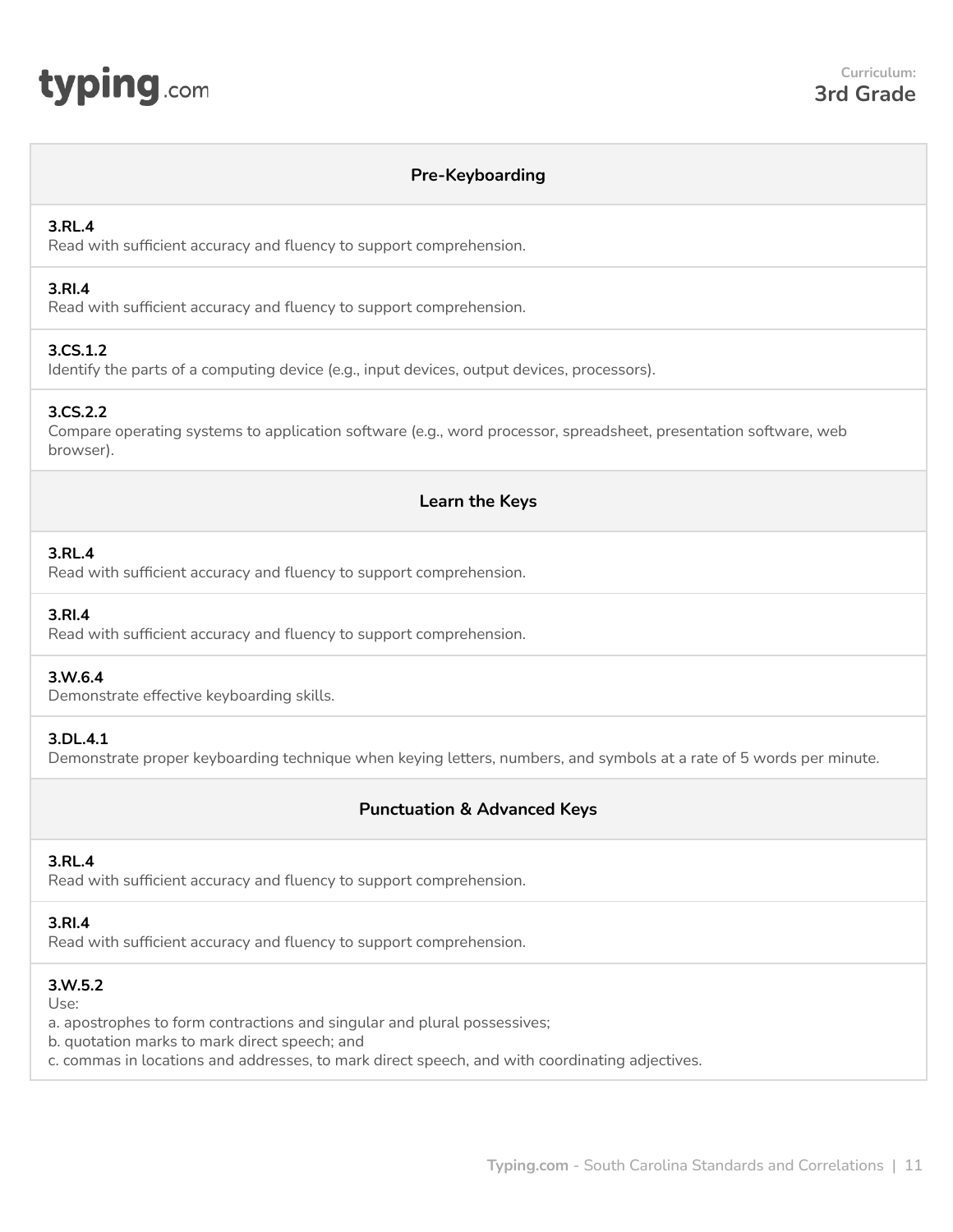# **3.W.6.4**

Demonstrate effective keyboarding skills.

### **3.DL.4.1**

Demonstrate proper keyboarding technique when keying letters, numbers, and symbols at a rate of 5 words per minute.

# **Cross-Curricular Typing**

# **3.RL.4**

Read with sufficient accuracy and fluency to support comprehension.

# **3.RL.10.1**

Use paragraph-level context to determine the meaning of words and phrases.

# **3.RI.4**

Read with sufficient accuracy and fluency to support comprehension.

# **3.RI.9.1**

Use paragraph-level context to determine the meaning of words and phrases.

# **3.W.4.1**

When writing:

a. show knowledge of the function of nouns, pronouns, verbs, adjectives, and adverbs.

# **3.W.6.4**

Demonstrate effective keyboarding skills.

#### **3.DL.4.1**

Demonstrate proper keyboarding technique when keying letters, numbers, and symbols at a rate of 5 words per minute.

# **Digital Citizenship & Communication**

#### **3.RL.4**

Read with sufficient accuracy and fluency to support comprehension.

# **3.RI.4**

Read with sufficient accuracy and fluency to support comprehension.

# **3.W.6.4**

Demonstrate effective keyboarding skills.

# **3.DL.2.1**

Demonstrate proper digital etiquette appropriate to the medium (e.g., not using all capital letters in an email).

# **3.DL.4.1**

Demonstrate proper keyboarding technique when keying letters, numbers, and symbols at a rate of 5 words per minute.

**Creative Writing**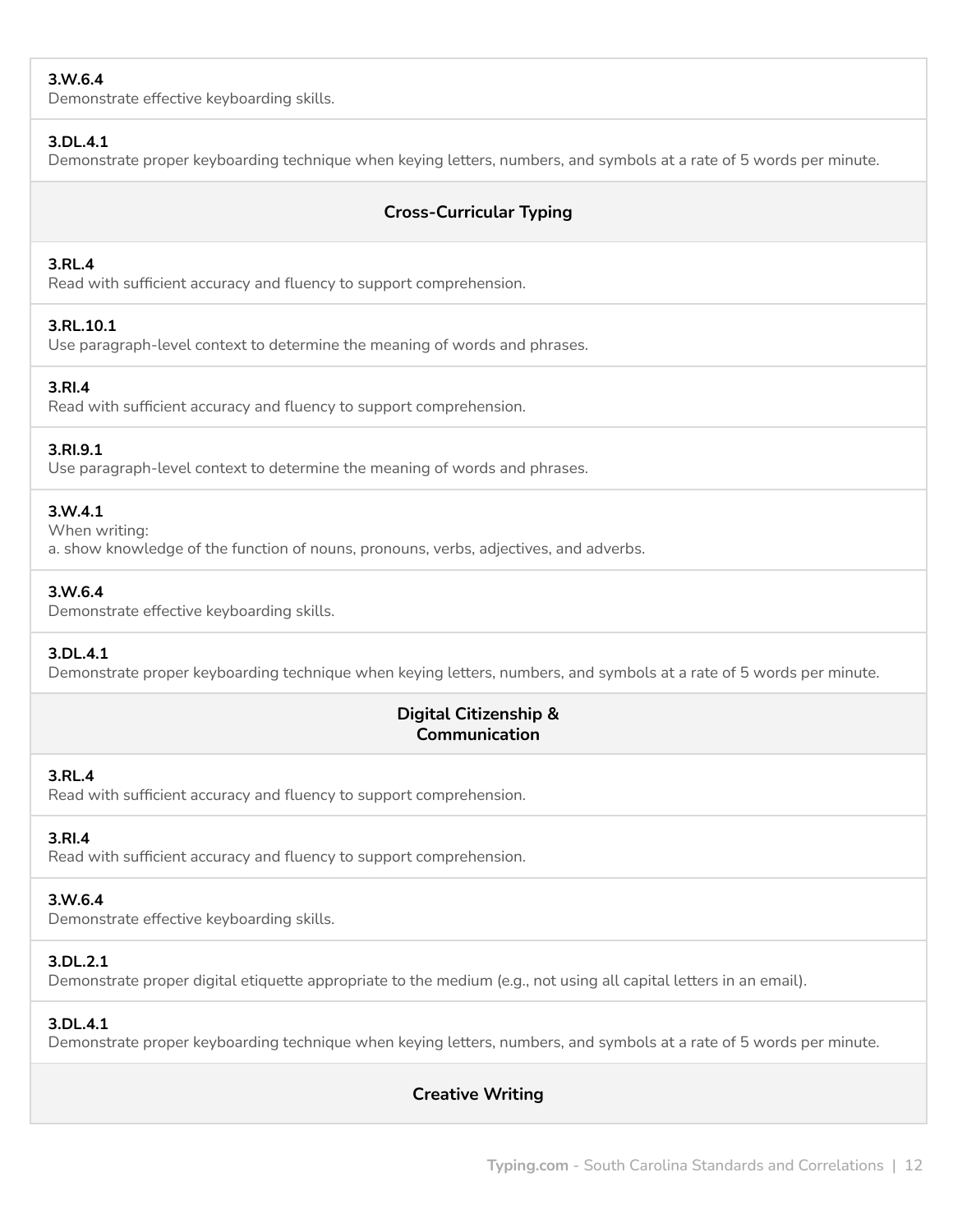### **3.RL.4**

Read with sufficient accuracy and fluency to support comprehension.

#### **3.RI.4**

Read with sufficient accuracy and fluency to support comprehension.

# **3.W.1.1.a**

Write opinion pieces that: a. introduce the topic or text, state an opinion, and create an organizational structure that includes reasons.

### **3.W.3.1.a**

Gather ideas from texts, multimedia, and personal experience to write narratives that: a. develop real or imagined experiences or events using effective technique, descriptive details, and clear event sequences;

# **3.W.6.1**

Write routinely and persevere in writing tasks: a. over short and extended time frames.

# **3.W.6.4**

Demonstrate effective keyboarding skills.

#### **3.DL.4.1**

Demonstrate proper keyboarding technique when keying letters, numbers, and symbols at a rate of 5 words per minute.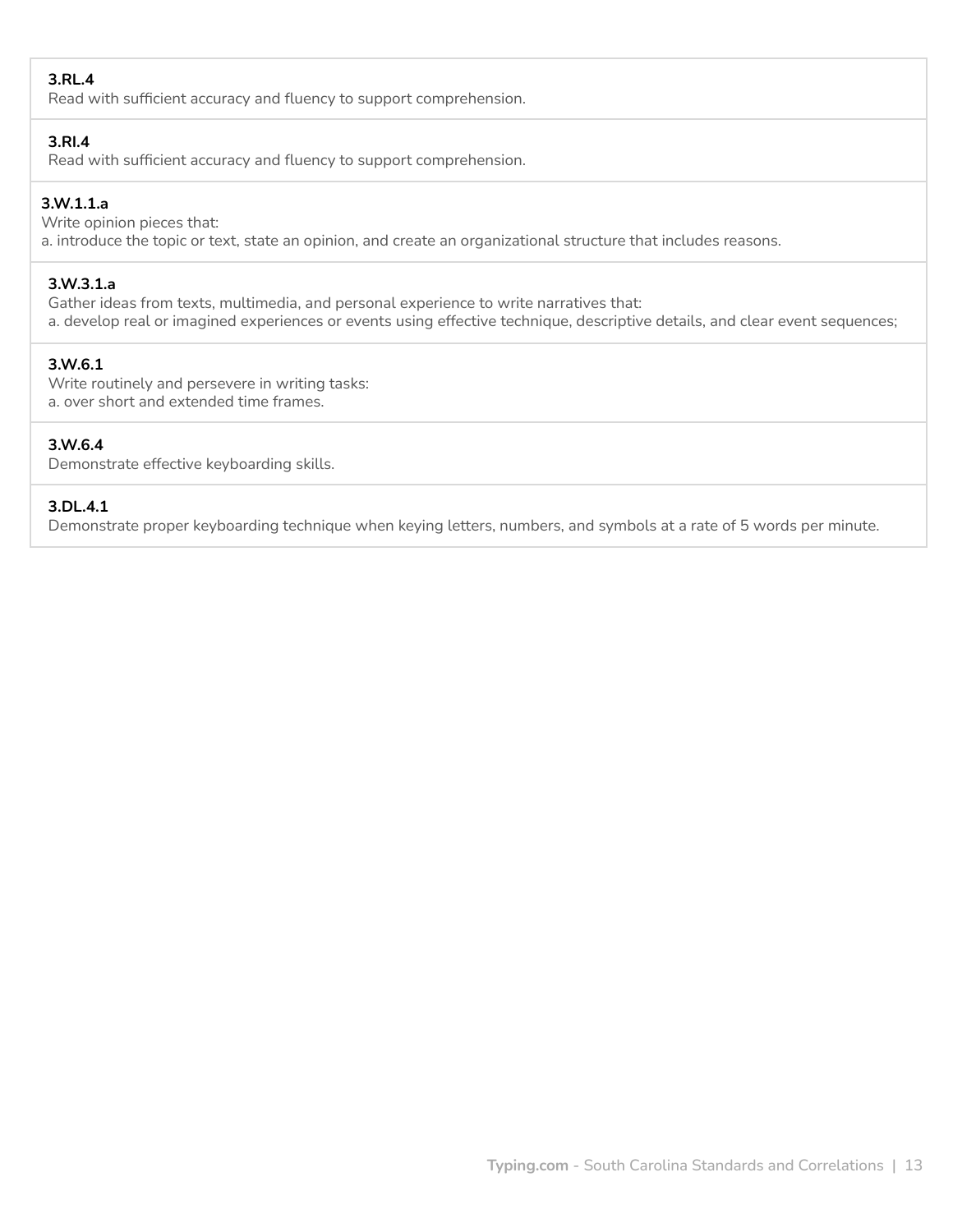<span id="page-13-0"></span>

### **Pre-Keyboarding**

#### **4.RL.4**

Read with sufficient accuracy and fluency to support comprehension.

### **4.RI.4**

Read with sufficient accuracy and fluency to support comprehension.

#### **4.CS.1.2**

Identify a variety of computing devices and their functionality (e.g., mobility; available applications such as word processing; communication).

#### **4.CS.1.3**

Describe the major hardware components (e.g., memory, processor) of a computing device (e.g., tablets, laptops, smartphones).

# **Learn the Keys**

#### **4.RL.4**

Read with sufficient accuracy and fluency to support comprehension.

#### **4.RI.4**

Read with sufficient accuracy and fluency to support comprehension.

#### **4.W.6.4**

Demonstrate effective keyboarding skills.

#### **4.DL.4.1**

Demonstrate proper keyboarding technique when keying letters, numbers, and symbols at a rate of 10 words per minute.

# **Punctuation & Advanced Keys**

#### **4.RL.4**

Read with sufficient accuracy and fluency to support comprehension.

#### **4.RI.4**

Read with sufficient accuracy and fluency to support comprehension.

#### **4.W.5.2**

Use:

a. apostrophes to form possessives and contractions;

b. quotation marks and commas to mark direct speech; and

c. commas before a coordinating conjunction in a compound sentence.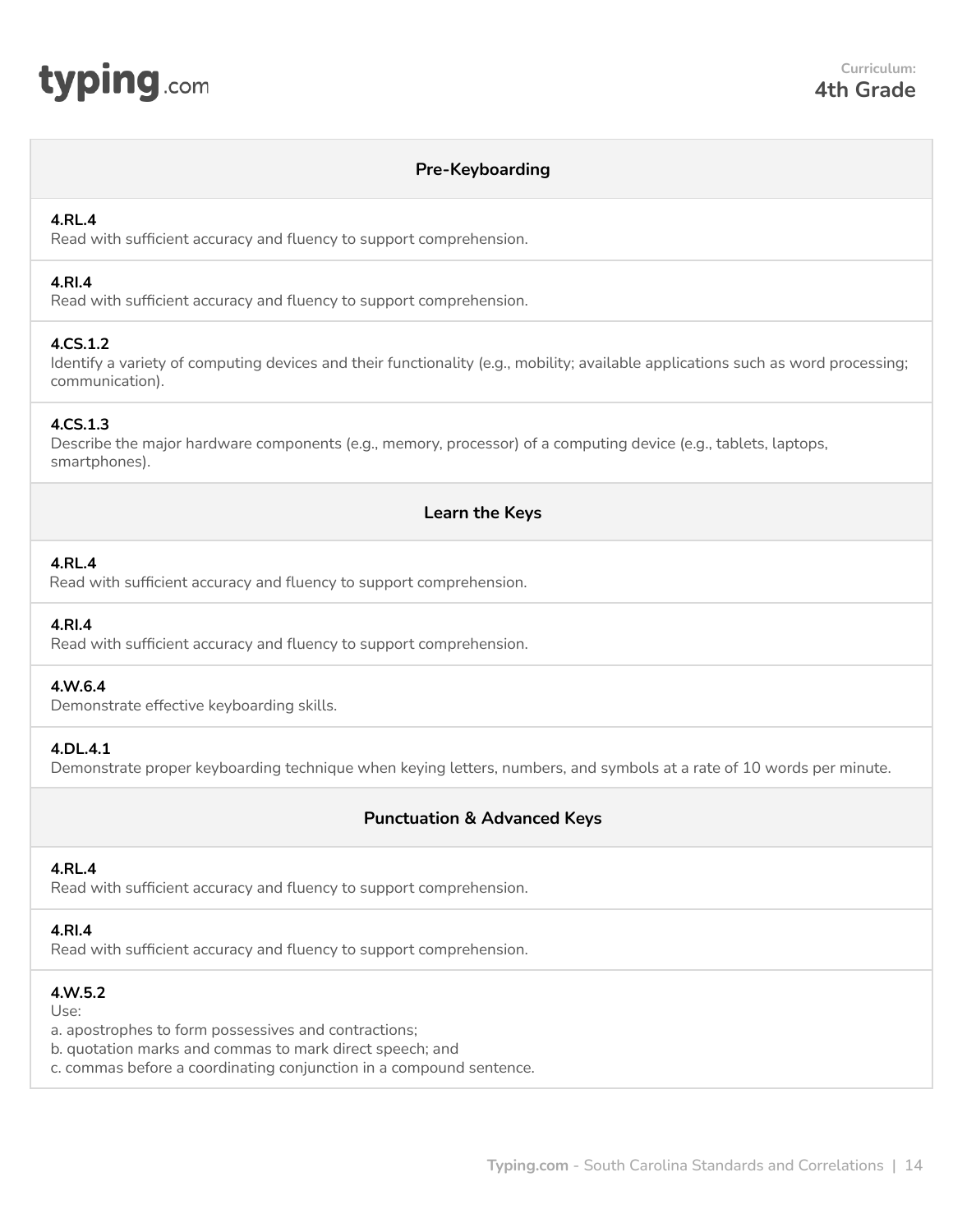# **4.W.6.4**

Demonstrate effective keyboarding skills.

# **4.DL.4.1**

Demonstrate proper keyboarding technique when keying letters, numbers, and symbols at a rate of 10 words per minute.

# **Cross-Curricular Typing**

# **4.RL.4**

Read with sufficient accuracy and fluency to support comprehension.

# **4.RL.8**

Analyze characters, settings, events, and ideas as they develop and interact within a particular context.

# **4.RL.10.2**

Determine the meaning of an unknown word using knowledge of base words and Greek and Latin affixes.

#### **4.RI.4**

Read with sufficient accuracy and fluency to support comprehension.

#### **4.RI.6.1**

Summarize multi-paragraph texts using key details to support the central idea.

#### **4.RI.9.2**

Determine the meaning of an unknown word using knowledge of base words and Greek and Latin affixes.

#### **4.W.6.4**

Demonstrate effective keyboarding skills.

#### **4.DL.4.1**

Demonstrate proper keyboarding technique when keying letters, numbers, and symbols at a rate of 10 words per minute.

# **Digital Citizenship & Communication**

#### **4.RL.4**

Read with sufficient accuracy and fluency to support comprehension.

# **4.RI.4**

Read with sufficient accuracy and fluency to support comprehension.

# **4.W.6.4**

Demonstrate effective keyboarding skills.

#### **4.DL.2.2**

Recognize and describe the potential risks and benefits associated with various forms of digital communication.

# **4.DL.3.1**

Identify cyberbullying and describe potential strategies to manage and eliminate cyberbullying.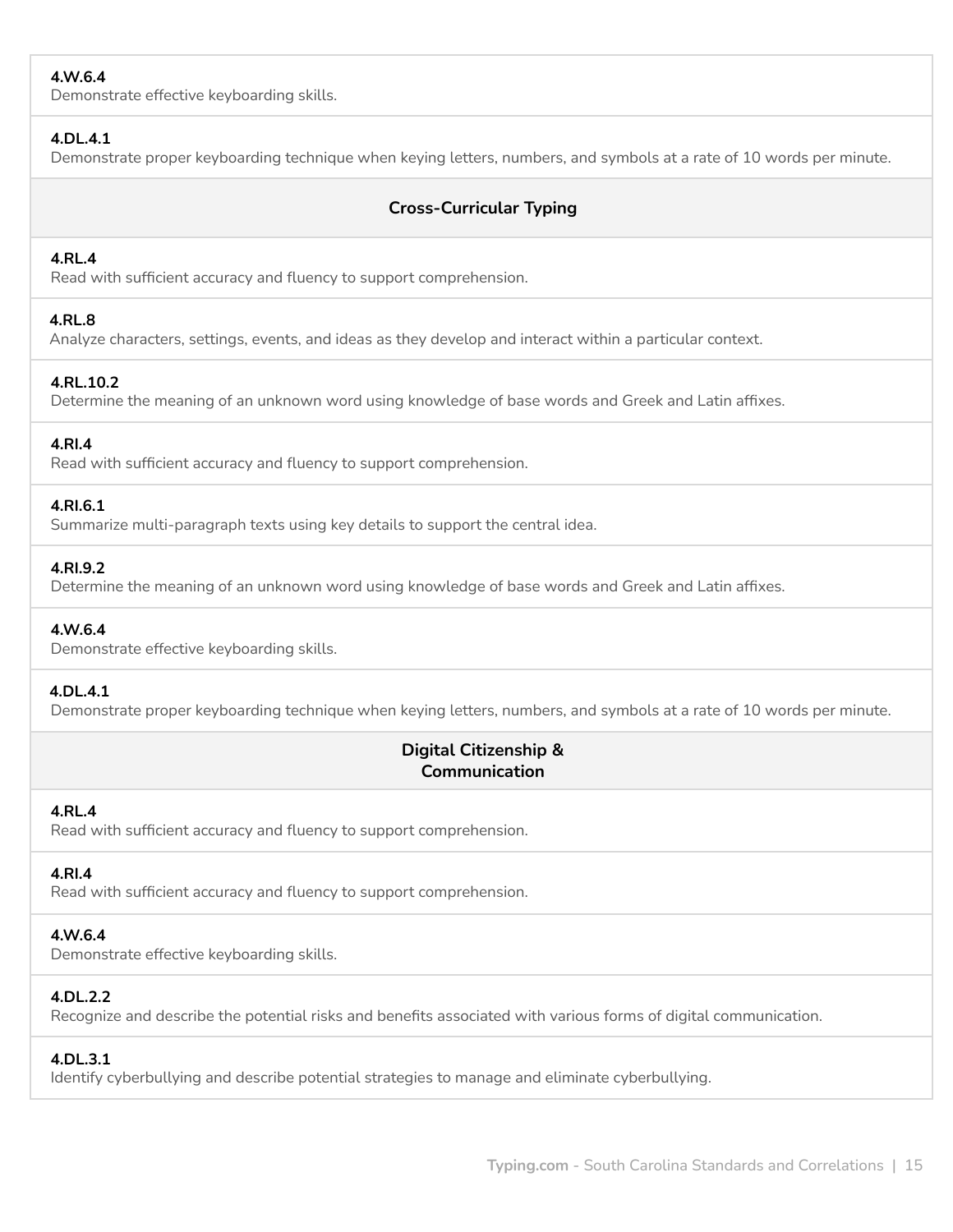# **4.DL.3.2**

Distinguish legal from illegal processes for downloading, sharing, and modifying online content.

### **4.DL.4.1**

Demonstrate proper keyboarding technique when keying letters, numbers, and symbols at a rate of 10 words per minute.

# **4.NI.2.2**

Effectively use search engines to find information.

# **4.NI.2.3**

Identify websites that are appropriate sources of research.

# **Creative Writing**

# **4.RL.4**

Read with sufficient accuracy and fluency to support comprehension.

# **4.RI.4**

Read with sufficient accuracy and fluency to support comprehension.

# **4.W.1.1**

Write opinion pieces that:

a. introduce a topic or text clearly, state an opinion, and create an organizational structure in which related ideas are grouped to support the writer's purpose.

# **4.W.3.1**

Gather ideas from texts, multimedia, and personal experience to write narratives that: a. develop real or imagined experiences or events using effective technique, descriptive details, and clear event sequences.

#### **4.W.6.1**

Write routinely and persevere in writing tasks: a. over short and extended time frames.

#### **4.W.6.4**

Demonstrate effective keyboarding skills.

#### **4.DL.4.1**

Demonstrate proper keyboarding technique when keying letters, numbers, and symbols at a rate of 10 words per minute.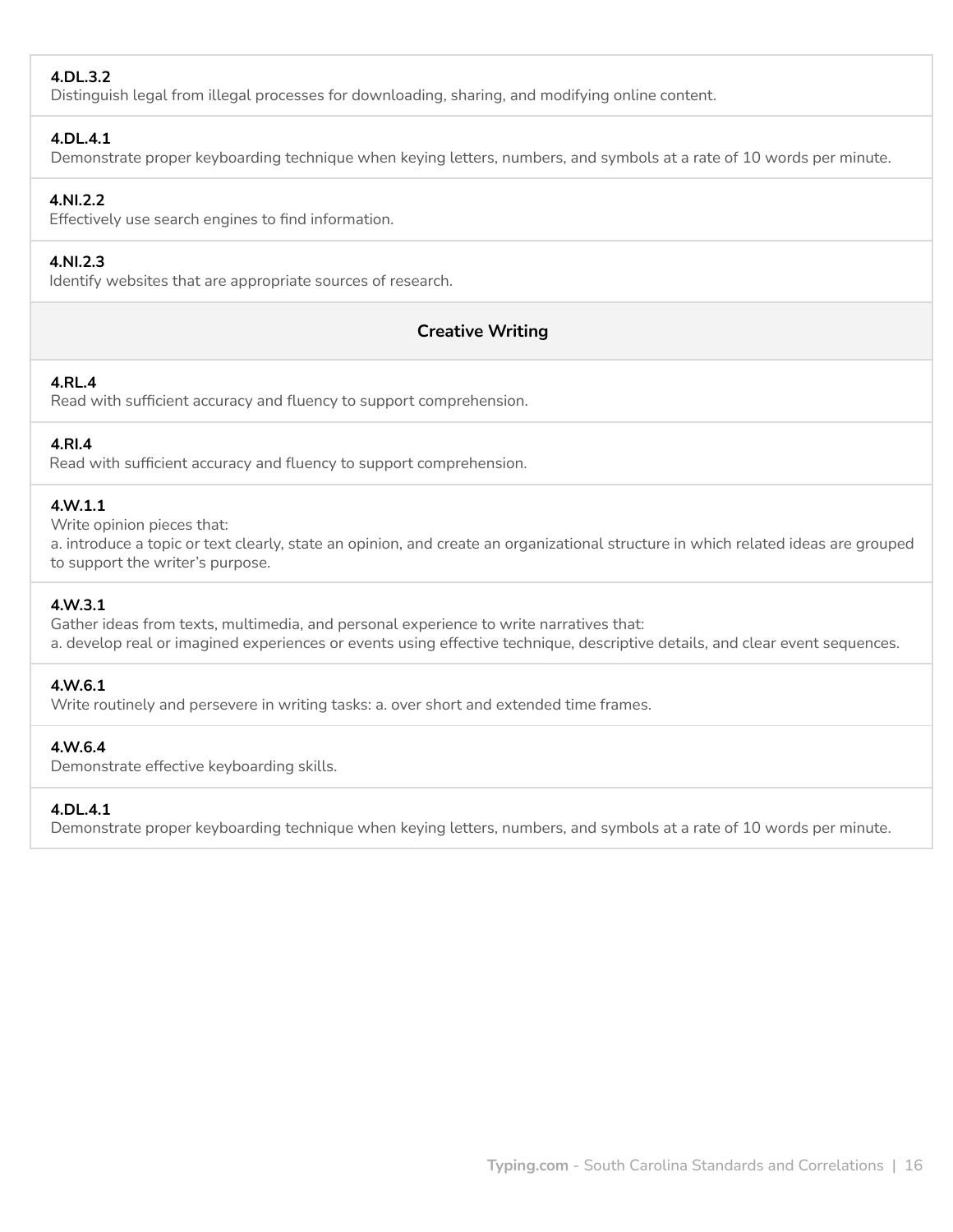<span id="page-16-0"></span>

# **Pre-Keyboarding**

#### **5.RL.4**

Read with sufficient accuracy and fluency to support comprehension.

#### **5.RI.4**

Read with sufficient accuracy and fluency to support comprehension.

#### **5.CS.1.2**

Explain the importance of the major hardware components of the computing device (e.g., input and output devices, processors).

#### **5.CS.2.1**

Justify the use of different computing devices for relevant tasks.

# **Learn the Keys**

#### **5.RL.4**

Read with sufficient accuracy and fluency to support comprehension.

### **5.RI.4**

Read with sufficient accuracy and fluency to support comprehension.

#### **5.DL.4.1**

Demonstrate proper keyboarding technique when keying letters, numbers, and symbols at a rate of 15 words per minute.

# **Punctuation & Advanced Keys**

#### **5.RL.4**

Read with sufficient accuracy and fluency to support comprehension.

#### **5.RI.4**

Read with sufficient accuracy and fluency to support comprehension.

#### **5.W.5.1**

Apply correct usage of capitalization.

#### **5.W.5.2**

Use:

a. apostrophes and quotation marks.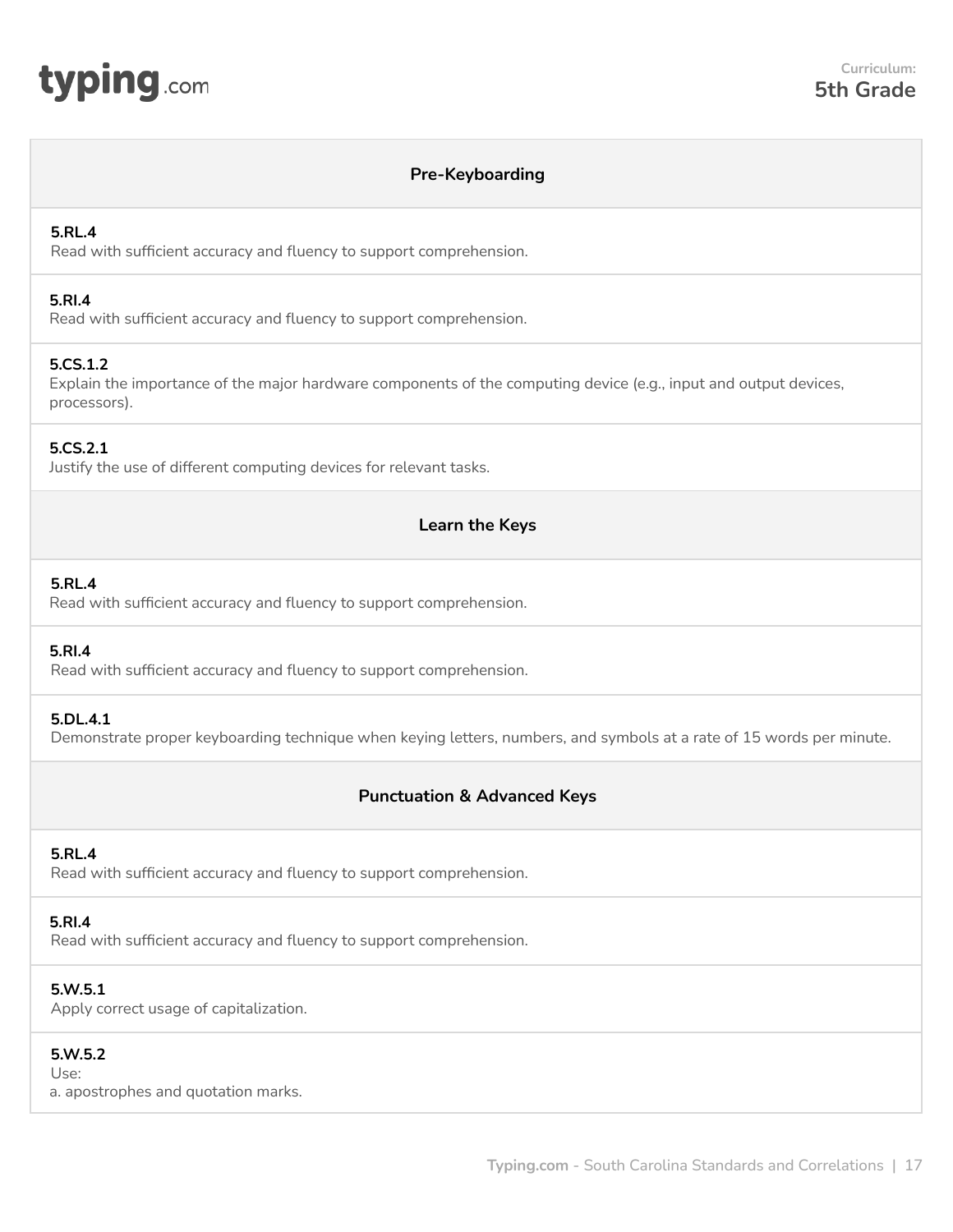# **5.DL.4.1**

Demonstrate proper keyboarding technique when keying letters, numbers, and symbols at a rate of 15 words per minute.

# **Cross-Curricular Typing**

### **5.RL.4**

Read with sufficient accuracy and fluency to support comprehension.

#### **5.RL.9.1**

Cite examples of the author's use of figurative language, dialogue, imagery, idioms, adages, and proverbs to shape meaning and tone.

#### **5.RL.10.2**

Determine the meaning of an unknown word using knowledge of base words and Greek and Latin affixes.

#### **5.RI.4**

Read with sufficient accuracy and fluency to support comprehension.

#### **5.RI.6.1**

Summarize a text with two or more central ideas; cite key supporting details.

# **5.RI.9.2**

Determine the meaning of an unknown word using knowledge of base words and Greek and Latin affixes.

#### **5.W.5.1**

Apply correct usage of capitalization.

#### **5.DL.4.1**

Demonstrate proper keyboarding technique when keying letters, numbers, and symbols at a rate of 15 words per minute.

# **Digital Citizenship & Communication**

#### **5.RL.4**

Read with sufficient accuracy and fluency to support comprehension.

# **5.RI.4**

Read with sufficient accuracy and fluency to support comprehension.

# **5.W.5.1**

Apply correct usage of capitalization.

# **5.DL.2.1**

Demonstrate an understanding of digital security (i.e., protecting your digital information).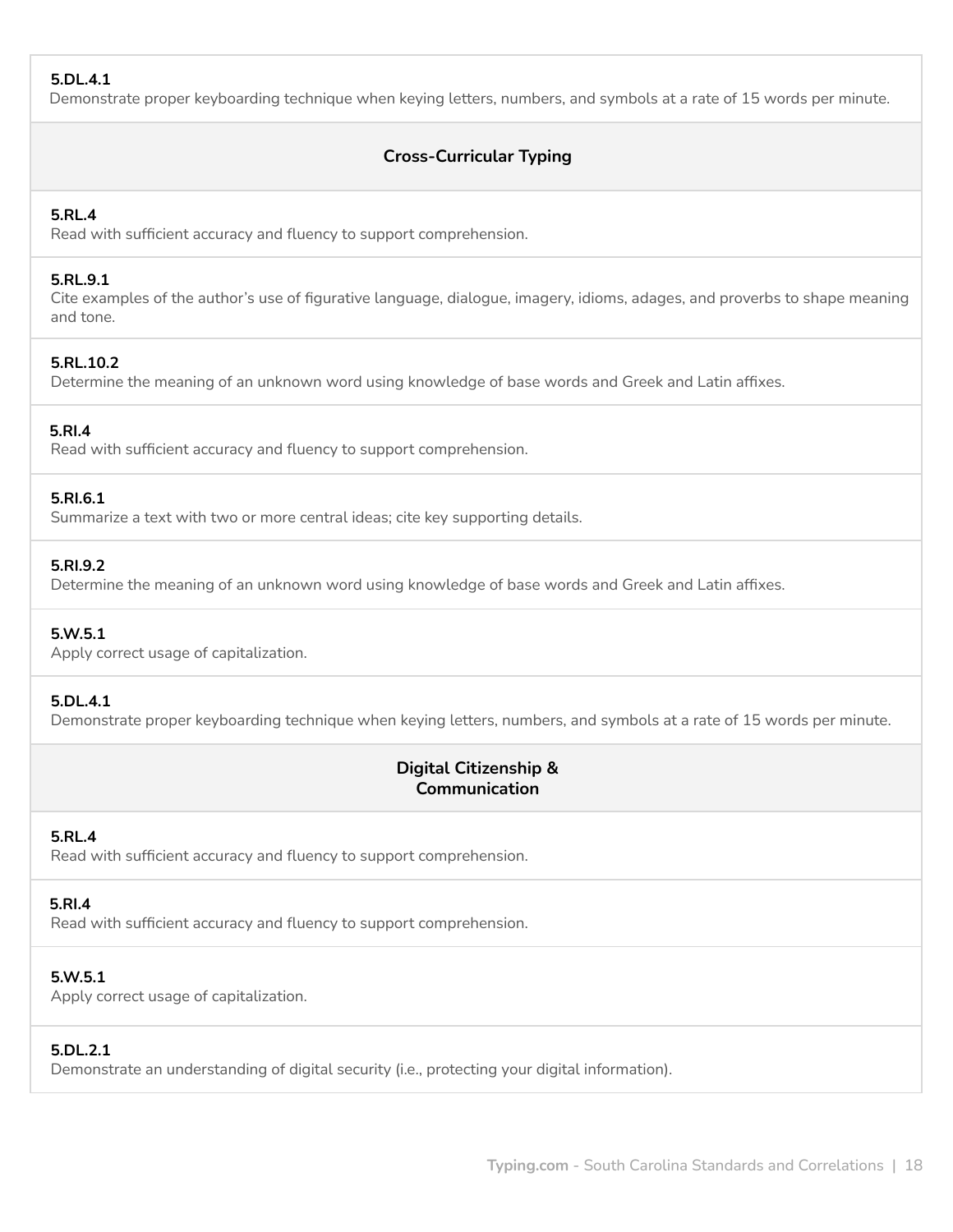# **5.DL.2.2**

Demonstrate an understanding of digital rights and responsibilities (e.g., privacy, respectful communication).

### **5.DL.4.1**

Demonstrate proper keyboarding technique when keying letters, numbers, and symbols at a rate of 15 words per minute.

# **Creative Writing**

### **5.RL.4**

Read with sufficient accuracy and fluency to support comprehension.

# **5.RI.4**

Read with sufficient accuracy and fluency to support comprehension.

#### **5.W.1.1.a**

Write arguments that: a. introduce a topic or text clearly, state a claim, and create an 4 organizational structure in which related ideas are grouped to support the writer's purpose.

#### **5.W.3.1.a**

Gather ideas from texts, multimedia, and personal experience to write narratives that: a. develop real or imagined experiences or events using effective technique, descriptive details, and clear event sequences.

#### **5.W.6.1**

Write routinely and persevere in writing tasks: a. over short and extended time frames.

#### **5.DL.4.1**

Demonstrate proper keyboarding technique when keying letters, numbers, and symbols at a rate of 15 words per minute.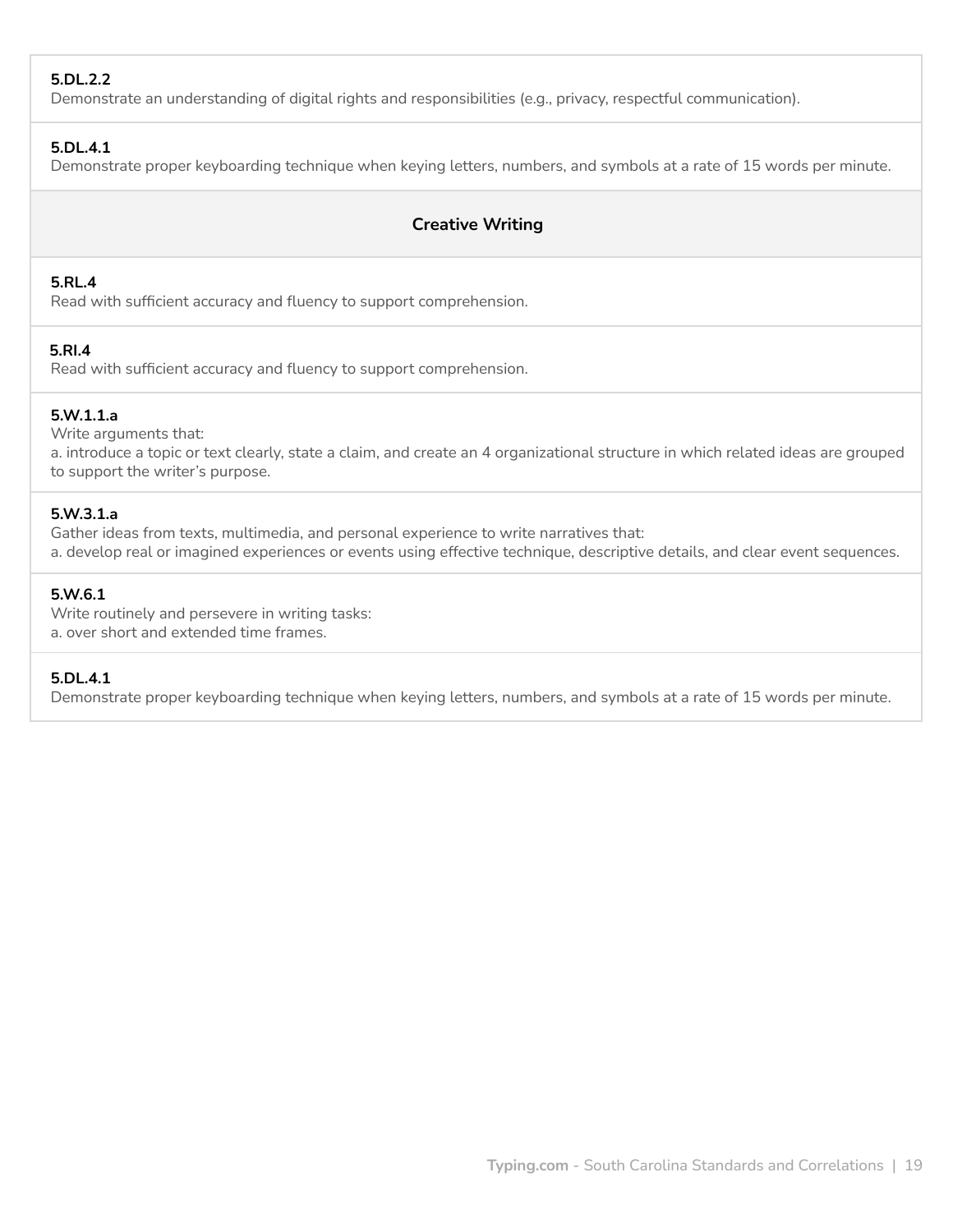<span id="page-19-0"></span>

# **Tech Readiness**

#### **6.RL.4**

Read with sufficient accuracy and fluency to support comprehension.

# **6.RI.4**

Read with sufficient accuracy and fluency to support comprehension.

# **6.CS.1.1**

Identify and describe the key functional components (e.g., input devices, output devices, processor, operating system, software applications, memory, storage) of a computer.

# **Learn the Keys**

# **6.RL.4**

Read with sufficient accuracy and fluency to support comprehension.

#### **6.RI.4**

Read with sufficient accuracy and fluency to support comprehension.

## **6.DL.4.1**

Demonstrate proper keyboarding technique when keying letters, numbers, and symbols at a rate of 20 words per minute.

# **Punctuation & Advanced Keys**

#### **6.RL.4**

Read with sufficient accuracy and fluency to support comprehension.

#### **6.RI.4**

Read with sufficient accuracy and fluency to support comprehension.

#### **6.DL.4.1**

Demonstrate proper keyboarding technique when keying letters, numbers, and symbols at a rate of 20 words per minute.

# **Cross-Curricular Typing**

#### **6.RL.4**

Read with sufficient accuracy and fluency to support comprehension.

# **6.RI.4**

Read with sufficient accuracy and fluency to support comprehension.

#### **6.RI.6.1**

Provide an objective summary of a text with two or more central ideas; cite key supporting details.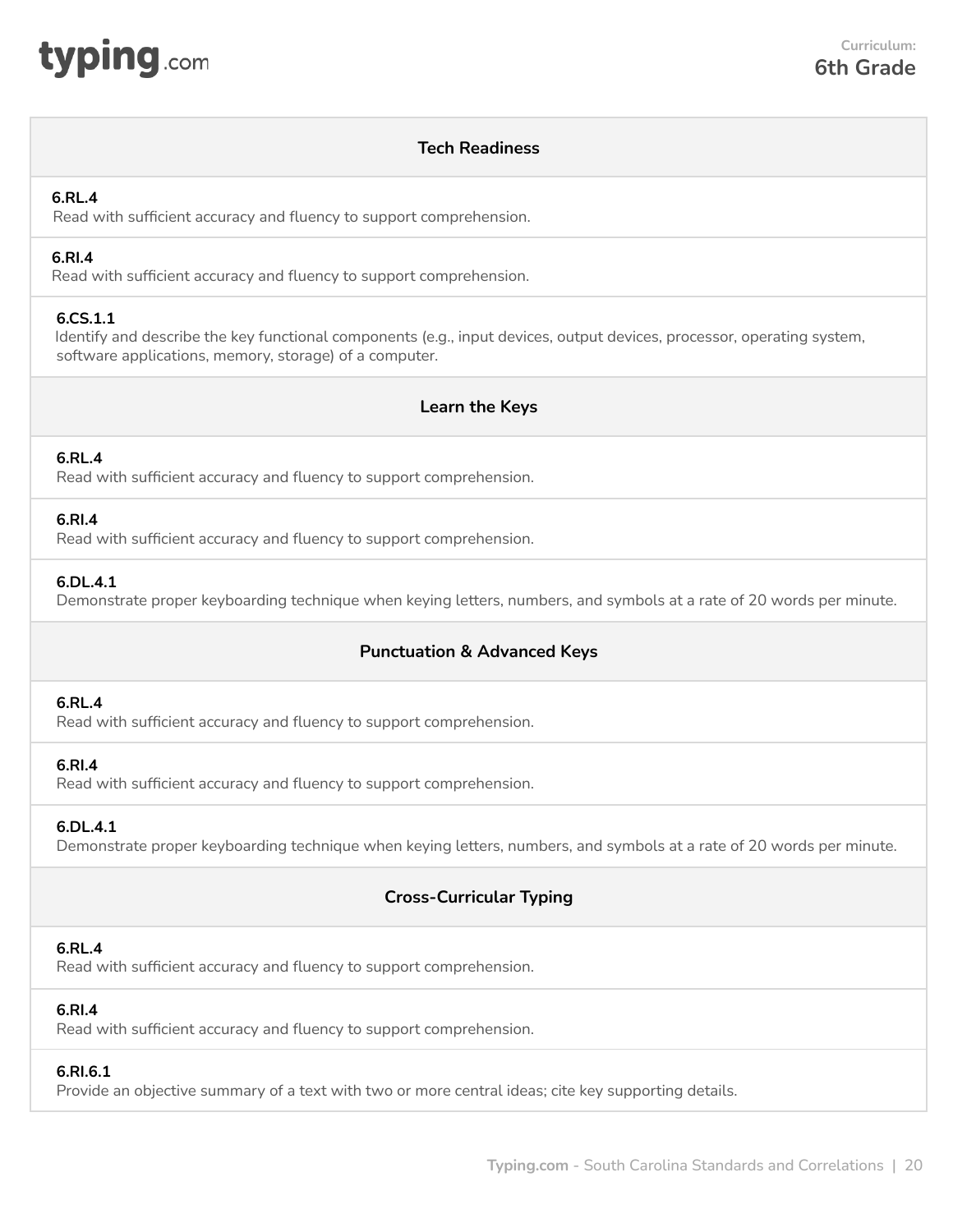# **6.RI.9.2**

Determine or clarify the meaning of a word or phrase using knowledge of word patterns, origins, bases, and affixes.

#### **6.W.5.2**

Use:

a. commas, parentheses, or dashes to set off nonrestrictive/parenthetical elements; and semicolons to connect main clauses and colons to introduce a list or quotation.

# **6.DL.4.1**

Demonstrate proper keyboarding technique when keying letters, numbers, and symbols at a rate of 20 words per minute.

# **Digital Citizenship & Communication**

#### **6.RL.4**

Read with sufficient accuracy and fluency to support comprehension.

#### **6.RI.4**

Read with sufficient accuracy and fluency to support comprehension.

#### **6.DL.1.1**

Use professional email protocol to communicate and share information with peers and teachers (e.g., addresses, subject line, body, salutations, closing).

#### **6.DL.2.1**

Identify rules for safe internet use.

#### **6.DL.2.2**

Identify appropriate use of social media (e.g., cyberbullying prevention).

#### **6.DL.2.3**

Identify appropriate use of computing devices.

#### **6.DL.3.1**

Define and identify personal digital information.

#### **6.DL.3.2**

Identify consequences of inappropriate sharing of personal digital information.

#### **6.DL.4.1**

Demonstrate proper keyboarding technique when keying letters, numbers, and symbols at a rate of 20 words per minute.

#### **6.IC.3.1**

Identify guidelines for safely using the internet.

#### **6.IC.4.1**

Identify unethical and illegal behavior.

**Creative Writing**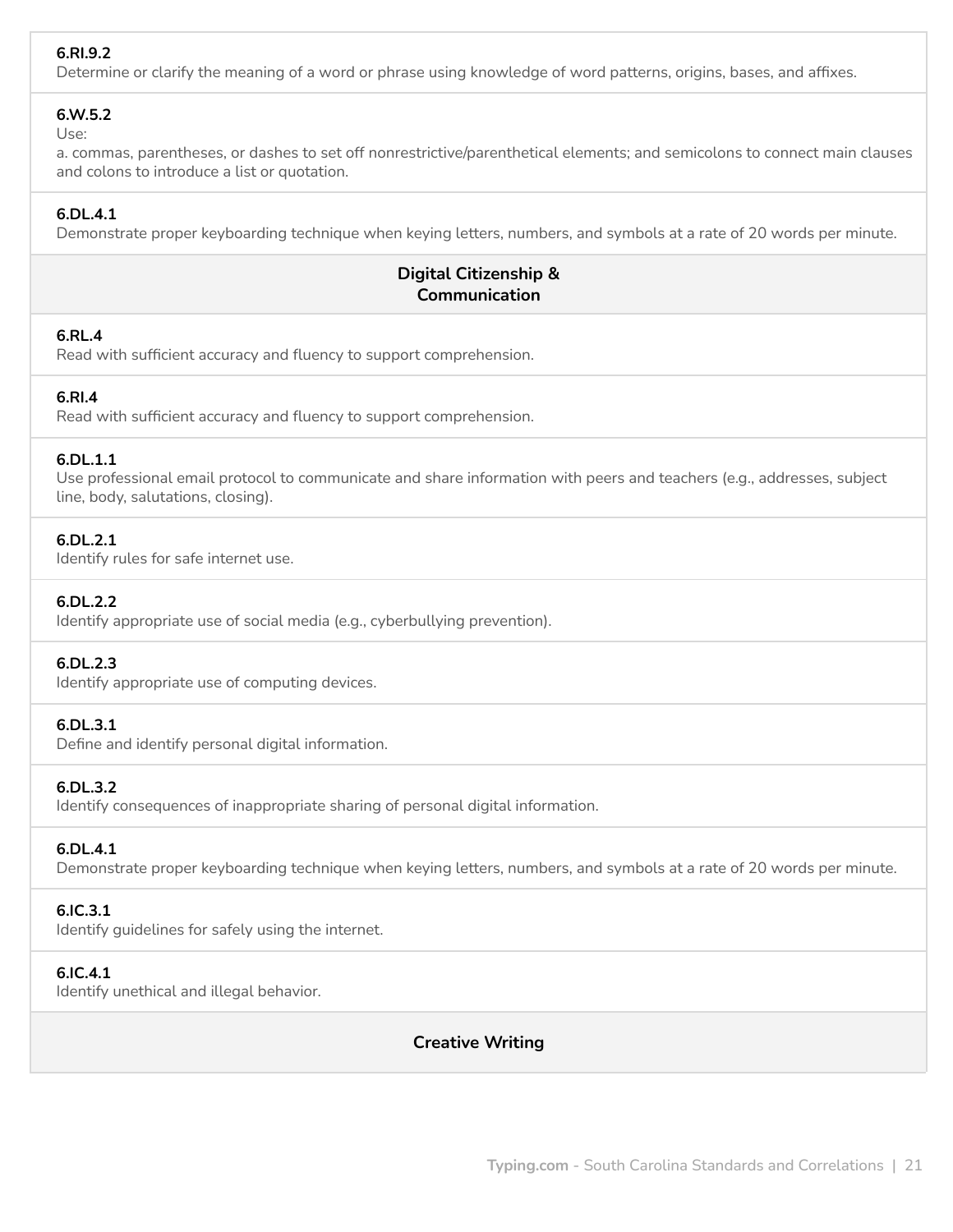# **6.RL.4**

Read with sufficient accuracy and fluency to support comprehension.

### **6.RI.4**

Read with sufficient accuracy and fluency to support comprehension.

# **6.W.1.1**

Write arguments that:

a. introduce a focused claim and organize reasons and evidence clearly.

# **6.W.3.1**

Gather ideas from texts, multimedia, and personal experience to write narratives that: a. develop real or imagined experiences or events using effective techniques, relevant descriptive details, and wellstructured event sequences.

#### **6.W.6.1**

Write routinely and persevere in writing tasks over short and extended time frames, for a range of domain specific tasks, and for a variety of purposes and audiences.

### **6.DL.4.1**

Demonstrate proper keyboarding technique when keying letters, numbers, and symbols at a rate of 20 words per minute.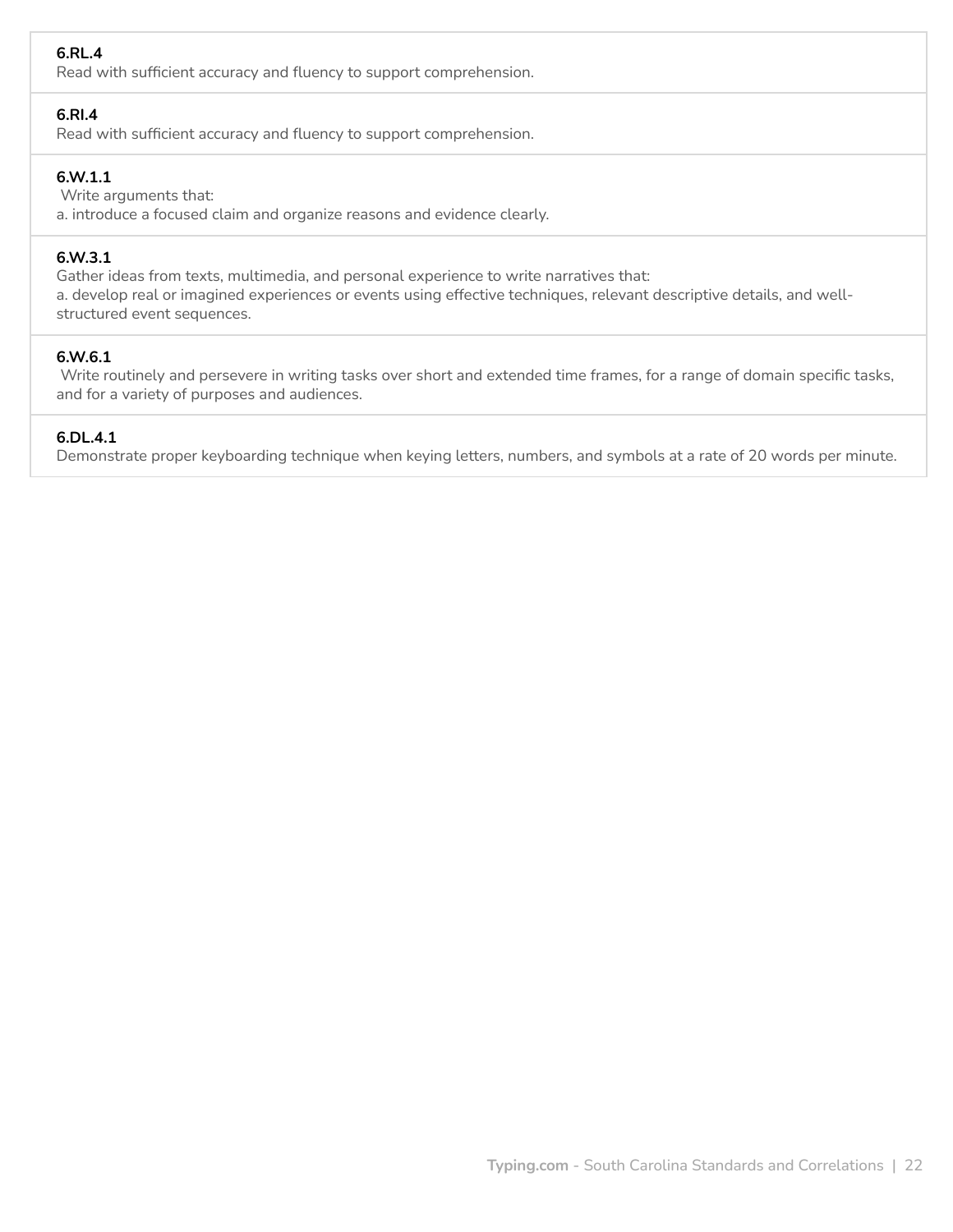<span id="page-22-0"></span>

# **Tech Readiness**

### **7.RL.4**

Read with sufficient accuracy and fluency to support comprehension.

#### **7.RI.4.1**

Read grade-level text with purpose and understanding.

# **7.IC.3.1**

Understand precautions to protect personal information (i.e., password strength, anti-virus software).

# **Learn the Keys**

# **7.RL.4**

Read with sufficient accuracy and fluency to support comprehension.

# **7.RI.4.1**

Read grade-level text with purpose and understanding.

# **7.DL.4.1**

Demonstrate proper keyboarding technique when keying letters, numbers, and symbols at a rate of 25 words per minute.

# **Punctuation & Advanced Keys**

# **7.RL.4**

Read with sufficient accuracy and fluency to support comprehension.

# **7.RI.4.1**

Read grade-level text with purpose and understanding.

# **7.DL.4.1**

Demonstrate proper keyboarding technique when keying letters, numbers, and symbols at a rate of 25 words per minute.

# **Cross-Curricular Typing**

#### **7.RL.4**

Read with sufficient accuracy and fluency to support comprehension.

#### **7.RL.10.1**

Use context clues to determine meanings of words and phrases.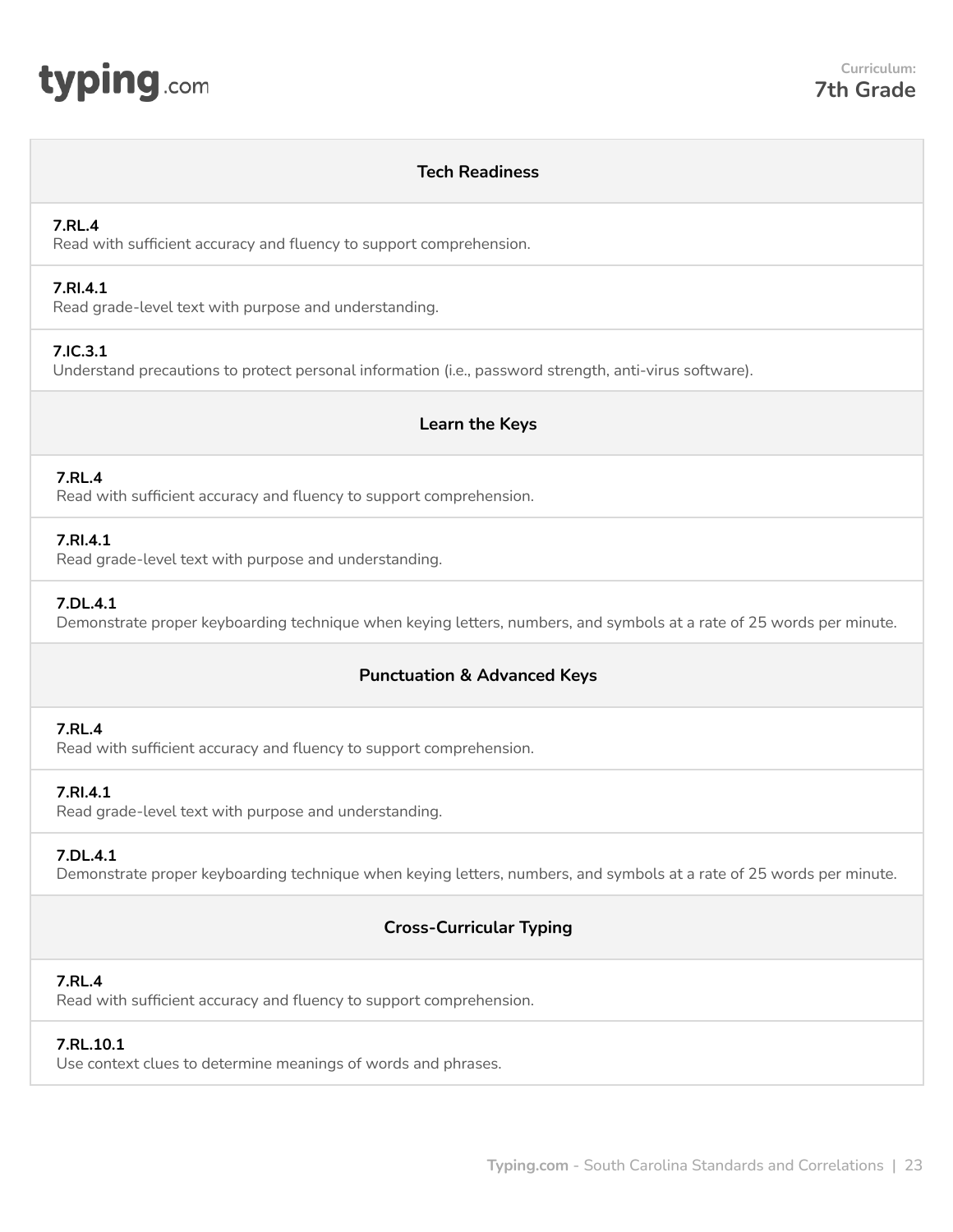# **7.RI.4.1**

Read grade-level text with purpose and understanding.

# **7.RI.8.1**

Determine figurative, connotative, and technical meanings of words and phrases used in a text; analyze the impact of specific words or phrases on meaning and tone.

# **7.RI.9**

Apply a range of strategies to determine the meaning of known, unknown, and multiple meaning words, phrases, and jargon; acquire and use general academic and domain-specific vocabulary.

# **7.DL.4.1**

Demonstrate proper keyboarding technique when keying letters, numbers, and symbols at a rate of 25 words per minute.

# **Digital Citizenship & Communication**

# **7.RL.4**

Read with sufficient accuracy and fluency to support comprehension.

# **7.RI.4.1**

Read grade-level text with purpose and understanding.

# **7.DL.2.2**

Discuss consequences of improper use of social media (e.g., cyberbullying).

# **7.DL.3.1**

Identify appropriate methods for protecting personal digital information.

#### **7.DL.4.1**

Demonstrate proper keyboarding technique when keying letters, numbers, and symbols at a rate of 25 words per minute.

# **7.IC.3.1**

Understand precautions to protect personal information (i.e., password strength, anti-virus software).

# **7.IC.4.1**

Understand the consequences of unethical and illegal behavior online (e.g., social media, gaming, cyberbullying).

# **Creative Writing**

# **7.RL.4**

Read with sufficient accuracy and fluency to support comprehension.

# **7.RI.4.1**

Read grade-level text with purpose and understanding.

# **7.W.1.1.a**

Write arguments that: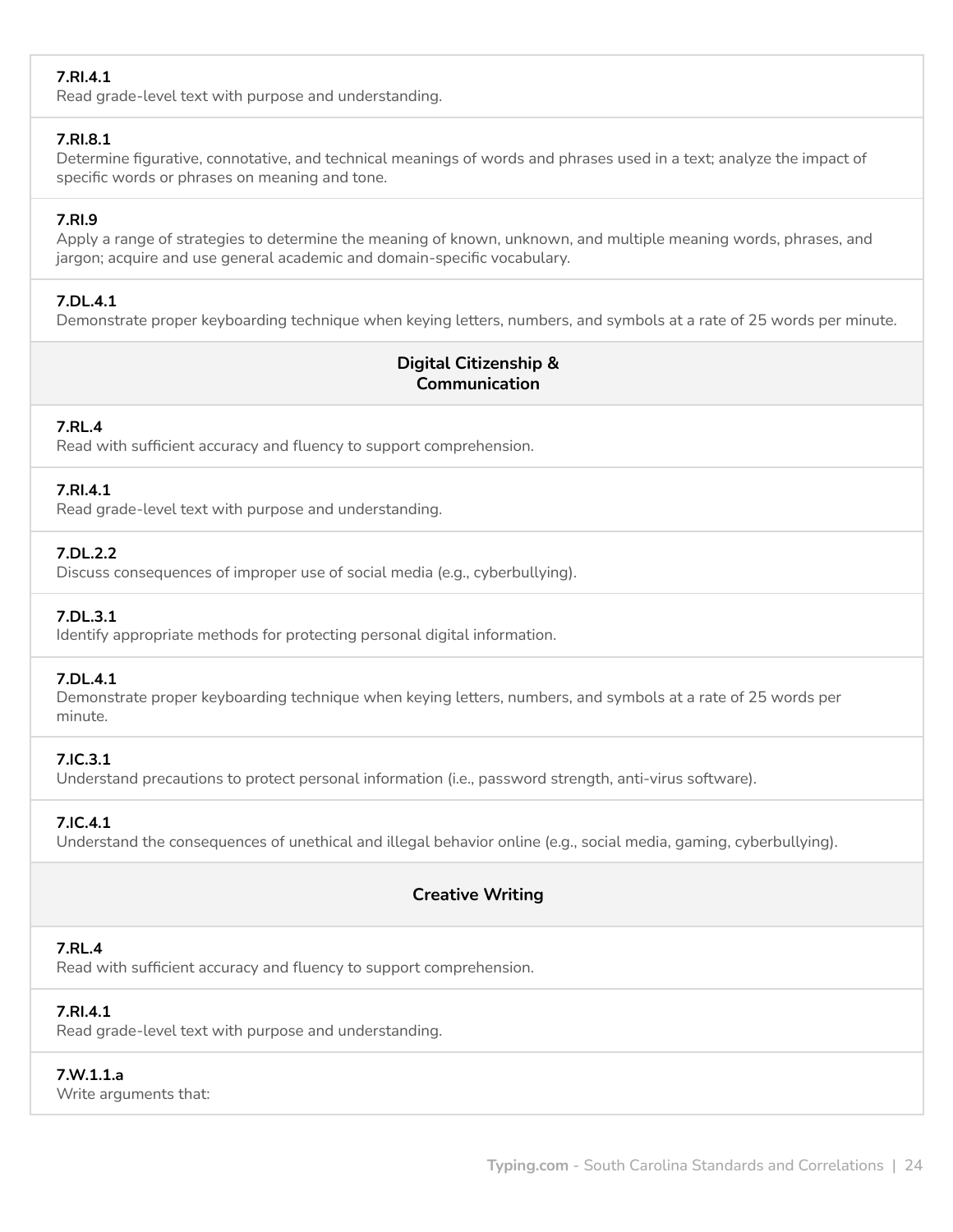a. introduce claims, acknowledge alternate or opposing claims, and organize the reasons and evidence logically.

# **7.W.3.1.a**

Gather ideas from texts, multimedia, and personal experience to write narratives that: a. develop real or imagined experiences or events using effective technique, relevant descriptive details, and well-structured event sequences.

### **7.W.6.1**

Write routinely and persevere in writing tasks over short and extended time frames, for a range of domain specific tasks, and for a variety of purposes and audiences.

### **7.DL.4.1**

Demonstrate proper keyboarding technique when keying letters, numbers, and symbols at a rate of 25 words per minute.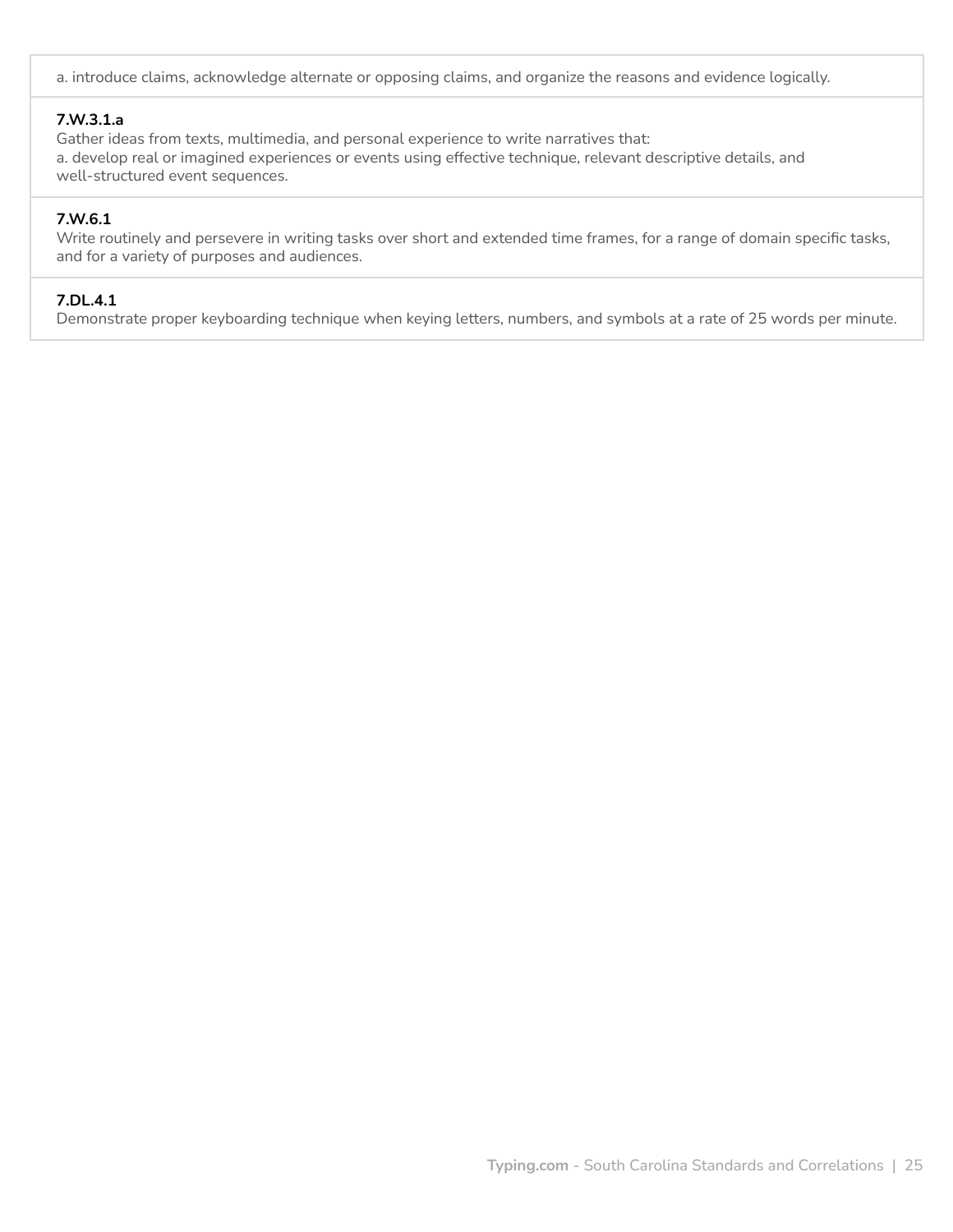<span id="page-25-0"></span>

### **Tech Readiness**

#### **8.RL.4**

Read with sufficient accuracy and fluency to support comprehension.

#### **8.RI.4.1**

Read grade-level text with purpose and understanding.

# **Learn the Keys**

#### **8.RL.4**

Read with sufficient accuracy and fluency to support comprehension.

#### **8.RI.4.1**

Read grade-level text with purpose and understanding.

#### **8.DL.4.1**

Demonstrate proper keyboarding technique when keying letters, numbers, and symbols at a rate of 30 words per minute.

# **Punctuation & Advanced Keys**

#### **8.RL.4**

Read with sufficient accuracy and fluency to support comprehension.

#### **8.RI.4.1**

Read grade-level text with purpose and understanding.

#### **8.W.5.2**

Use:

a. commas, ellipses, and dashes to indicate a pause, break, or omission.

#### **8.DL.4.1**

Demonstrate proper keyboarding technique when keying letters, numbers, and symbols at a rate of 30 words per minute.

# **Cross-Curricular Typing**

# **8.RL.4**

Read with sufficient accuracy and fluency to support comprehension.

#### **8.RL.9.1**

Determine the figurative and connotative meanings of words and phrases as they are used in text; analyze the impact of specific word choices on meaning and tone, including analogies or allusions to other texts.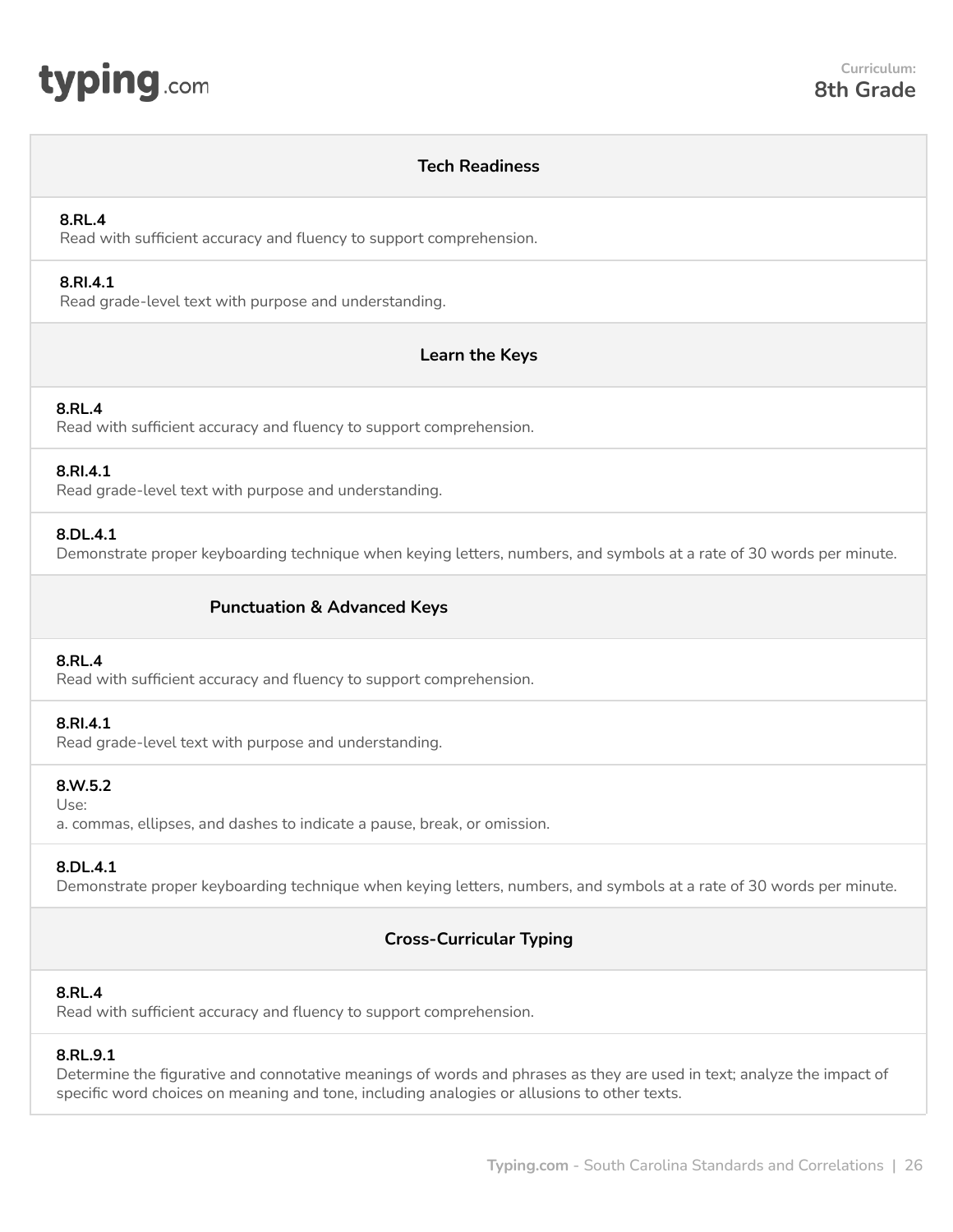# **8.RL.10**

Apply a range of strategies to determine and deepen the meaning of known, unknown, and multiple-meaning words, phrases, and jargon; acquire and use general academic and domain-specific vocabulary.

# **8.RL.10.1**

Use context clues to determine meanings of words and phrases.

### **8.RI.4.1**

Read grade-level text with purpose and understanding.

#### **8.RI.8.1**

Determine figurative, connotative, and technical meanings of words and phrases used in a text; analyze the impact of specific words, phrases, analogies, or allusions on meaning and tone.

#### **8.RI.9**

Apply a range of strategies to determine the meaning of known, unknown, and multiple meaning words, phrases, and jargon; acquire and use general academic and domain-specific vocabulary.

# **8.DL.4.1**

Demonstrate proper keyboarding technique when keying letters, numbers, and symbols at a rate of 30 words per minute.

# **Digital Citizenship & Communication**

#### **8.RL.4**

Read with sufficient accuracy and fluency to support comprehension.

#### **8.RI.4.1**

Read grade-level text with purpose and understanding.

#### **8.DL.2.1**

Explore legal and ethical issues of improper computer and internet use (e.g., music, video, and software piracy; cyberbullying).

#### **8.DL.3.1**

Explore real-world examples of appropriate and inappropriate sharing of personal digital information.

#### **8.DL.4.1**

Demonstrate proper keyboarding technique when keying letters, numbers, and symbols at a rate of 30 words per minute.

#### **8.NI.2.2**

Discuss and understand the impact of computing copyright issues (i.e., music and software piracy; plagiarism).

# **Creative Writing**

# **8.RL.4**

Read with sufficient accuracy and fluency to support comprehension.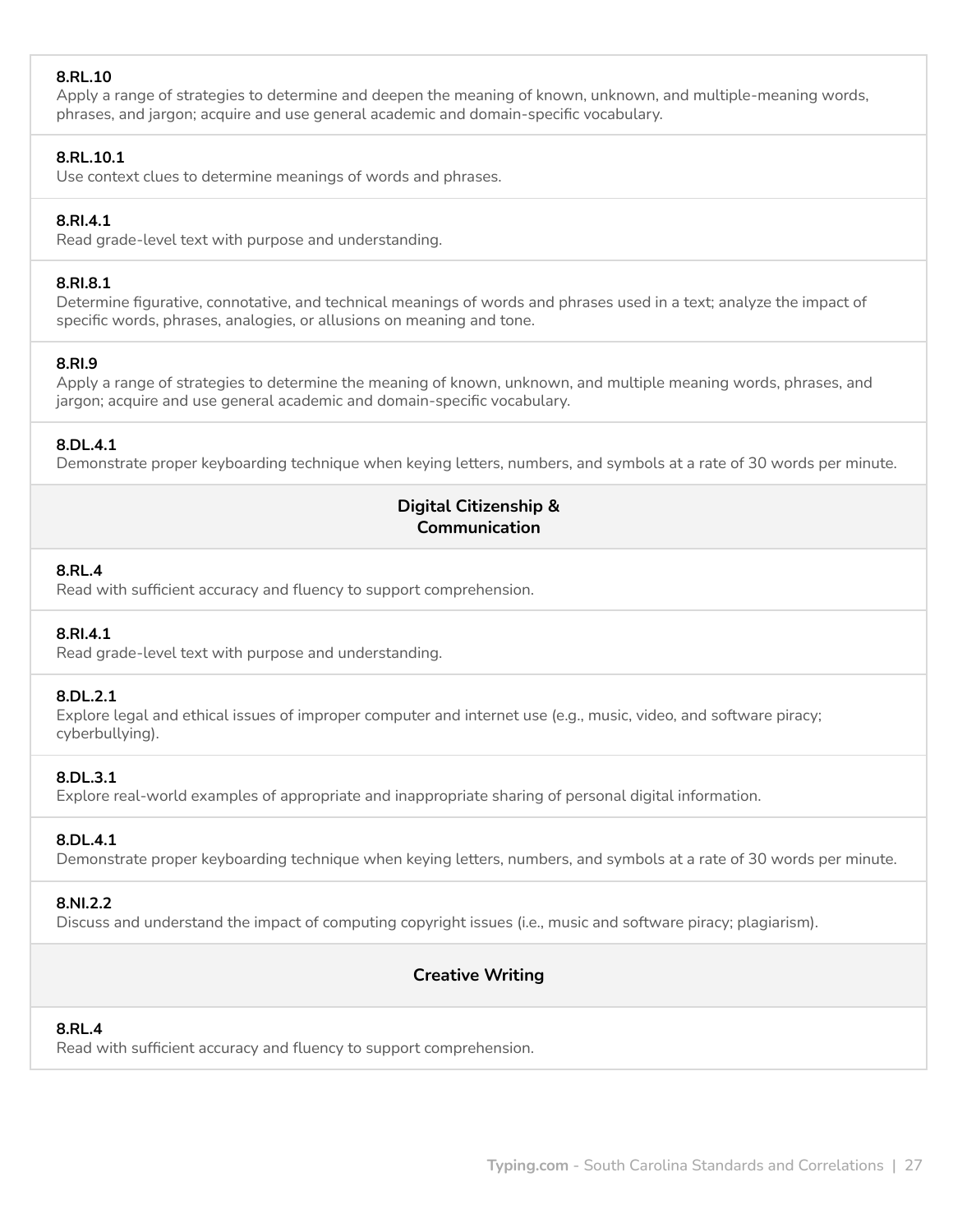# **8.RI.4.1**

Read grade-level text with purpose and understanding.

#### **8.W.1.1.a**

#### Write arguments that:

a. introduce claims, acknowledge and distinguish the claims from alternate or opposing claims, and organize the reasons and evidence logically.

#### **8.W.3.1.a**

Gather ideas from texts, multimedia, and personal experience to write narratives that: a. develop real or imagined experiences or events using effective technique, relevant descriptive details, and well-structured event sequences.

# **8.W.6.1**

Write routinely and persevere in writing tasks over short and extended time frames, for a range of domain specific tasks, and for a variety of purposes and audiences.

# **8.DL.4.1**

Demonstrate proper keyboarding technique when keying letters, numbers, and symbols at a rate of 30 words per minute.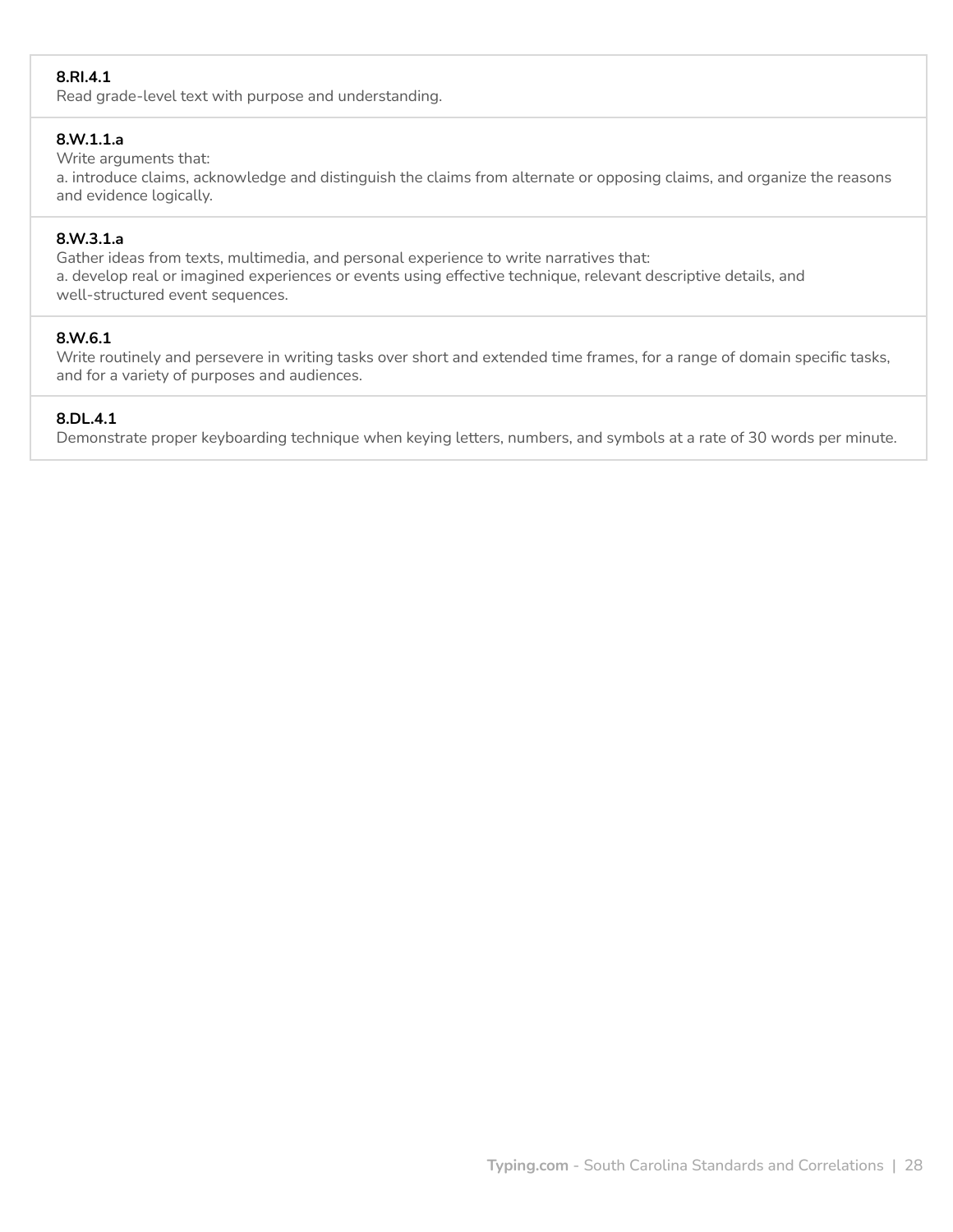<span id="page-28-0"></span>

#### **Learn the Keys**

#### **ENG1.RL.4**

Read with sufficient accuracy and fluency to support comprehension.

#### **ENG1.RI.4**

Read with sufficient accuracy and fluency to support comprehension.

#### **ENG1.W.6.4**

Demonstrate effective keyboarding skills.

#### **ENG2.RL.4**

Read with sufficient accuracy and fluency to support comprehension.

#### **ENG2.RI.4**

Read with sufficient accuracy and fluency to support comprehension.

#### **EN2.W.6.4**

Demonstrate effective keyboarding skills.

#### **ENG3.RL.4**

Read with sufficient accuracy and fluency to support comprehension.

#### **ENG3.RI.4**

Read with sufficient accuracy and fluency to support comprehension.

#### **ENG3.W.6.4**

Demonstrate effective keyboarding skills.

#### **ENG4.RL.4**

Read with sufficient accuracy and fluency to support comprehension.

#### **ENG4.RI.4**

Read with sufficient accuracy and fluency to support comprehension.

#### **ENG4.W.6.4**

Demonstrate effective keyboarding skills.

#### **Punctuation & Advanced Keys**

#### **ENG1.RL.4**

Read with sufficient accuracy and fluency to support comprehension.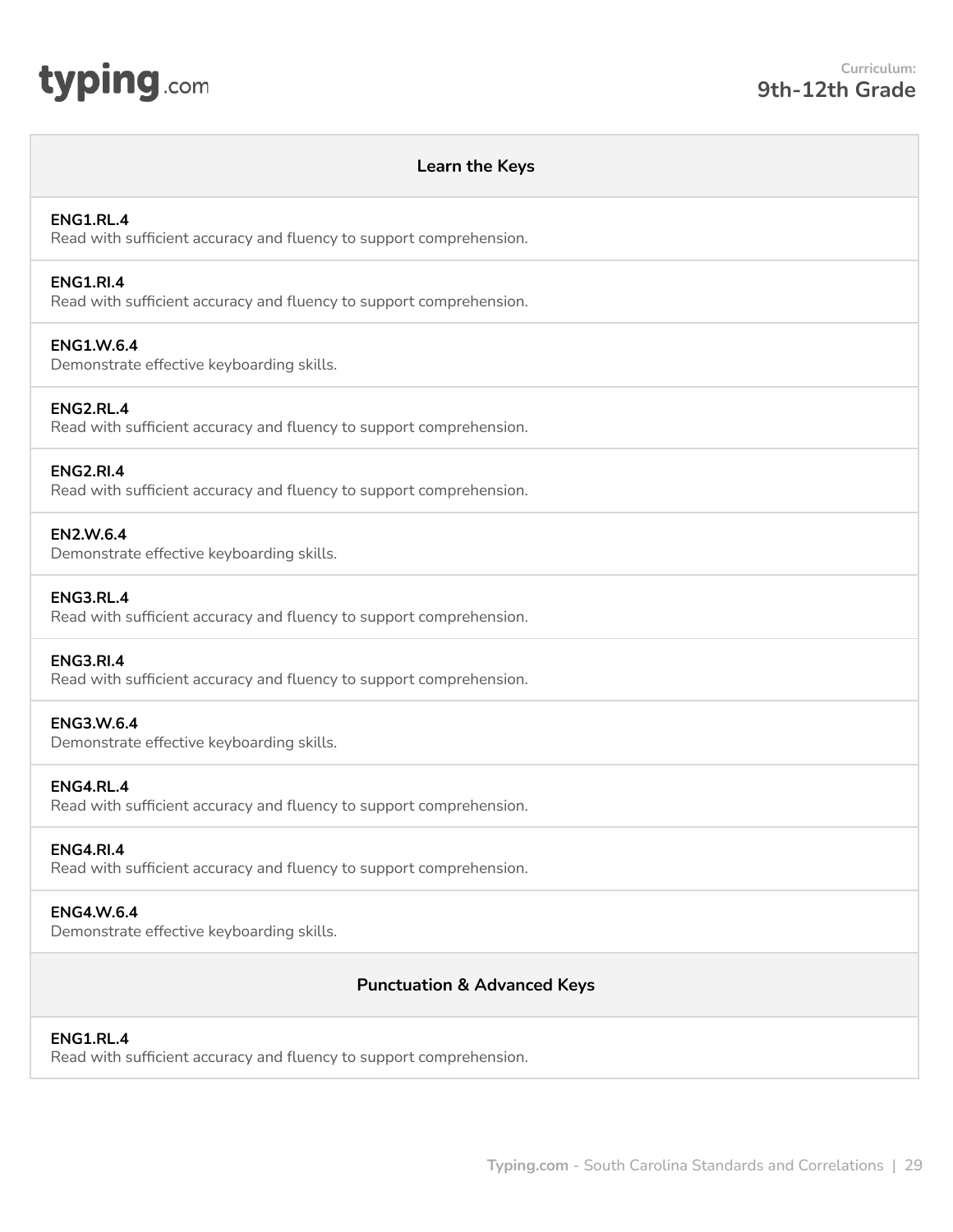# **ENG1.RI.4**

Read with sufficient accuracy and fluency to support comprehension.

# **ENG1.W.5.2.a-c**

Use:

a. a semicolon or a conjunctive adverb to link two or more closely related independent clauses;

b. a colon to introduce a list or quotation; and

c. commas to separate adjacent, parallel structures.

# **ENG1.W.6.4**

Demonstrate effective keyboarding skills.

# **ENG2.RL.4**

Read with sufficient accuracy and fluency to support comprehension.

# **ENG2.RI.4**

Read with sufficient accuracy and fluency to support comprehension

# **ENG2.W.5.2.a-c**

Use:

a. a semicolon or a conjunctive adverb to link two or more closely related independent clauses;

b. a colon to introduce a list or quotation; and

c. commas to separate adjacent, parallel structures.

# **ENG2.W.6.4**

Demonstrate effective keyboarding skills.

#### **ENG3.RL.4**

Read with sufficient accuracy and fluency to support comprehension.

#### **ENG3.RI.4**

Read with sufficient accuracy and fluency to support comprehension.

# **ENG3.W.5.2.a**

Use:

a. semicolon, colon, and comma conventions.

#### **ENG3.W.6.4**

Demonstrate effective keyboarding skills.

# **ENG4.RL.4**

Read with sufficient accuracy and fluency to support comprehension.

# **ENG4.RI.4**

Read with sufficient accuracy and fluency to support comprehension.

#### **ENG4.W.5.2**

Demonstrate command of the conventions of standard English capitalization, punctuation, and spelling.

# **ENG4.W.6.4**

Demonstrate effective keyboarding skills.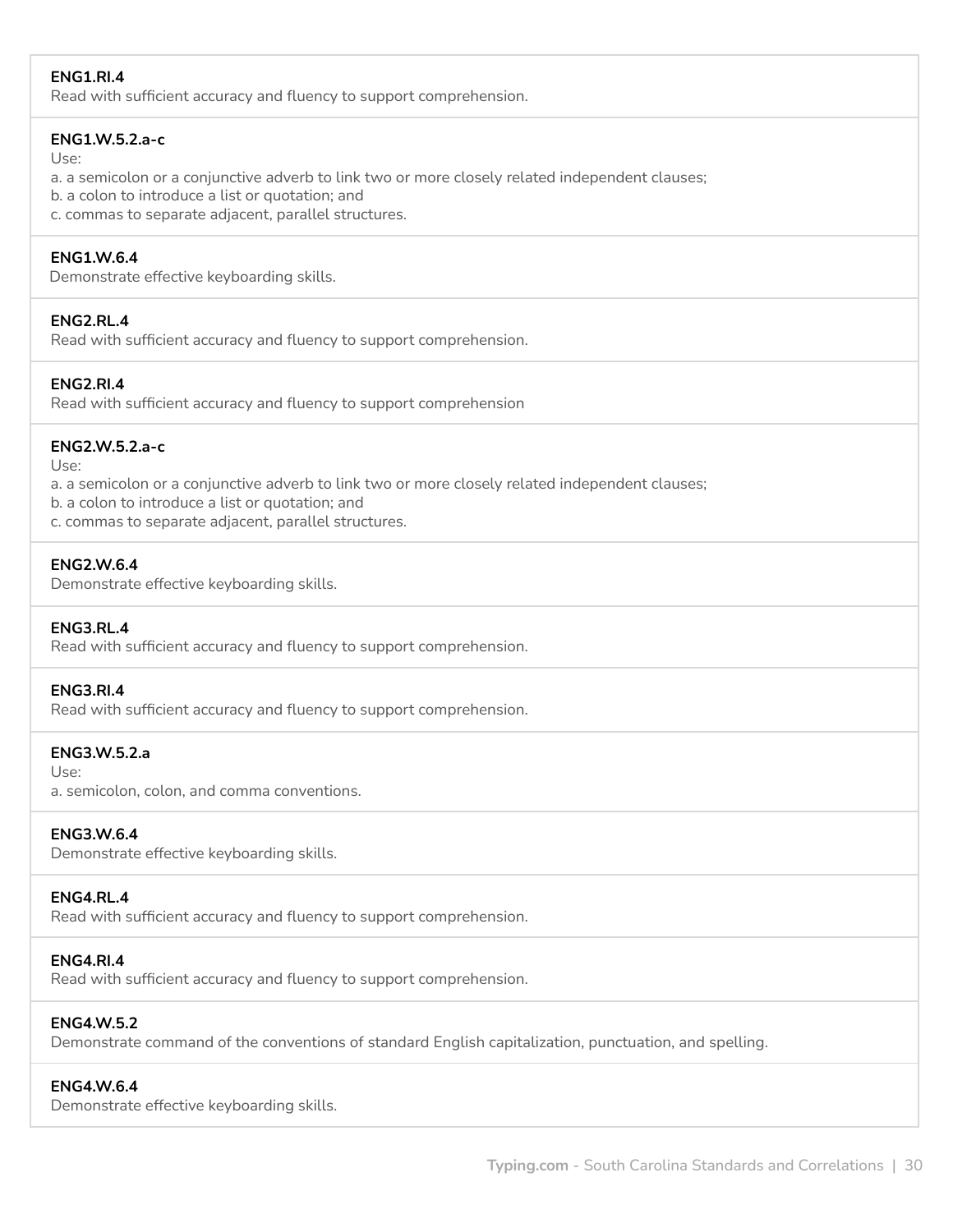# **Cross-Curricular Typing**

#### **ENG1.RL.4**

Read with sufficient accuracy and fluency to support comprehension.

#### **ENG1.RL.10.1**

Use context clues to determine meanings of words and phrases.

#### **ENG1.RI.4**

Read with sufficient accuracy and fluency to support comprehension.

#### **ENG1.RI.6.1**

Determine a central idea of a text and analyze its development over the course of the text including how it emerges and is shaped and refined by specific details; provide an objective summary of the text.

#### **ENG1.RI.8.1**

Determine figurative, connotative, or technical meanings of words and phrases; analyze the impact of specific words, phrases, analogies or allusions on meaning and tone.

#### **ENG1.RI.9.1**

Use context clues to determine meanings of words and phrases.

#### **ENG1.W.6.4**

Demonstrate effective keyboarding skills.

#### **ENG2.RL.4**

Read with sufficient accuracy and fluency to support comprehension.

#### **ENG2.RL.10.1**

Use context clues to determine meanings of words and phrases.

#### **ENG2.RI.4**

Read with sufficient accuracy and fluency to support comprehension

### **ENG2.RI.6.1**

Determine a central idea of a text and analyze its development over the course of the text including how it emerges and is shaped and refined by specific details; provide an objective summary of the text.

#### **ENG2.RI.8.1**

Determine figurative, connotative, or technical meanings of words and phrases; analyze the impact of specific words, phrases, analogies or allusions on meaning and tone.

## **ENG2.RI.9.1**

Use context clues to determine meanings of words and phrases.

#### **ENG2.W.6.4**

Demonstrate effective keyboarding skills.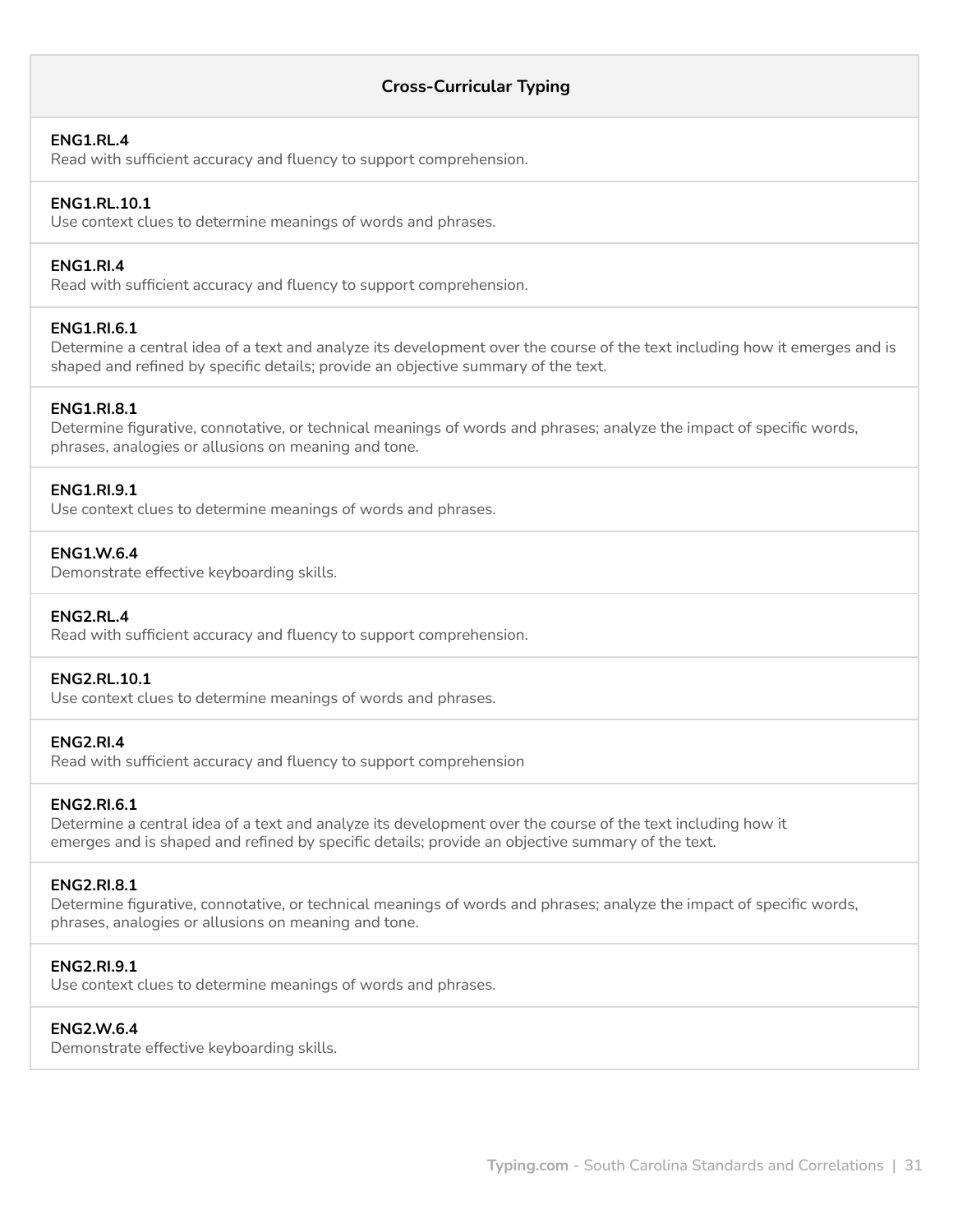# **ENG3.RL.4**

Read with sufficient accuracy and fluency to support comprehension.

#### **ENG3.RL.10.1**

Use context clues to determine meanings of words and phrases.

#### **ENG3.RI.4**

Read with sufficient accuracy and fluency to support comprehension.

#### **ENG3.RI.6.1**

Determine a central idea of a text and analyze its development over the course of the text including how it emerges and is shaped and refined by specific details; provide an objective summary of the text.

#### **ENG3.RI.8.1**

Determine the figurative, connotative, or technical meanings of words and phrases; analyze how an author uses and refines words and phrases over the course of a text.

#### **ENG3.RI.9.1**

Use context clues to determine meanings of words and phrases.

#### **ENG3.W.6.4**

Demonstrate effective keyboarding skills.

#### **ENG4.RL.4**

Read with sufficient accuracy and fluency to support comprehension.

#### **ENG4.RL.10.1**

Use context clues to determine meanings of words and phrases.

#### **ENG4.RI.4**

Read with sufficient accuracy and fluency to support comprehension.

#### **ENG4.RI.8.1**

Determine the figurative, connotative, or technical meanings of words and phrases; analyze how an author uses and refines words and phrases over the course of a text.

#### **ENG4.RI.9.1**

Use context clues to determine meanings of words and phrases.

#### **ENG4.W.6.4**

Demonstrate effective keyboarding skills.

# **Digital Citizenship & Communication**

#### **ENG1.RL.4**

Read with sufficient accuracy and fluency to support comprehension.

#### **ENG1.RI.4**

Read with sufficient accuracy and fluency to support comprehension.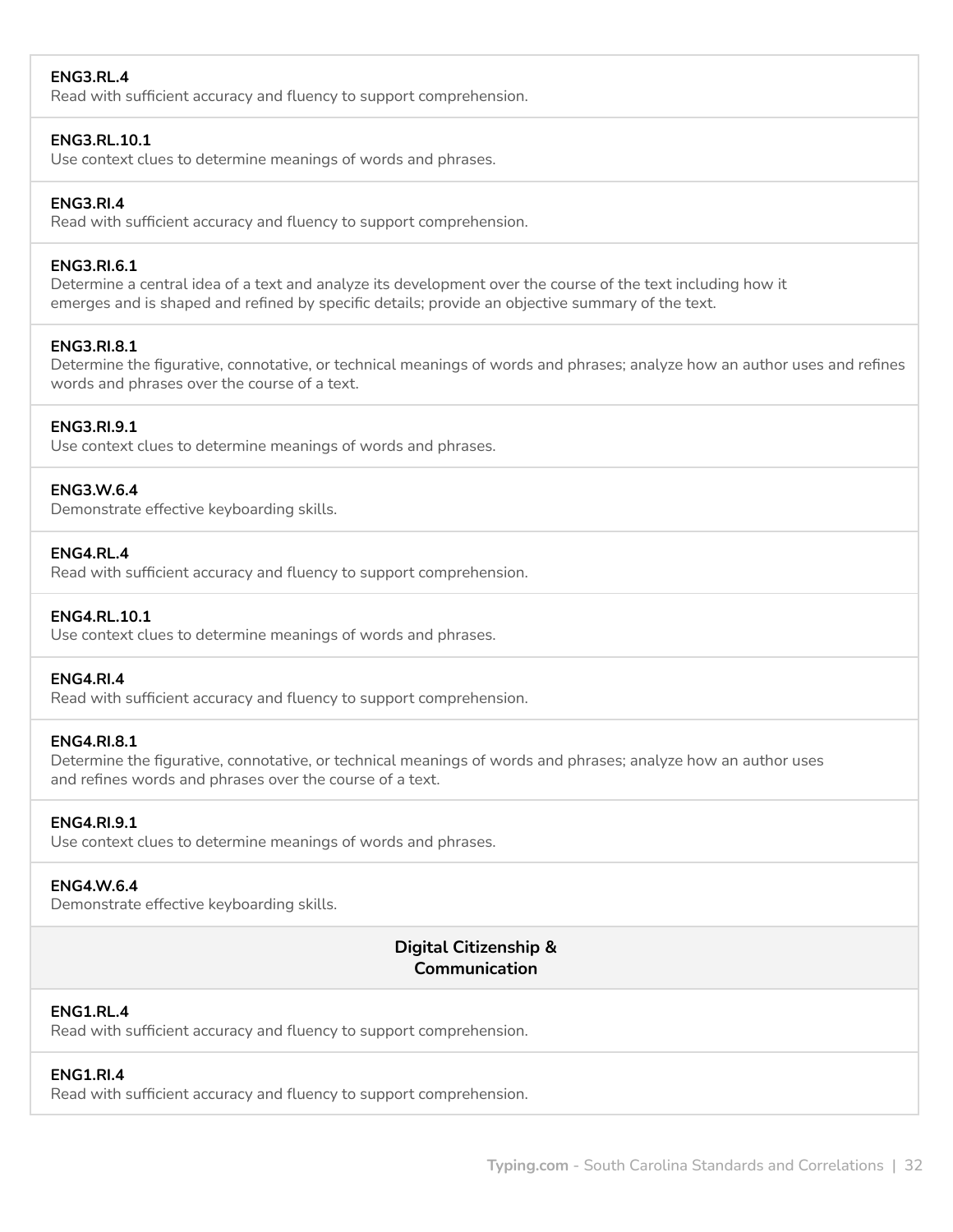# **ENG1.RI.11.2**

Analyze and evaluate the argument and specific claims in a text, assessing whether the reasoning is valid and the evidence is relevant and sufficient; identify false statements and fallacious reasoning.

### **ENG1.W.6.4**

Demonstrate effective keyboarding skills.

### **ENG2.RL.4**

Read with sufficient accuracy and fluency to support comprehension.

#### **ENG2.RI.4**

Read with sufficient accuracy and fluency to support comprehension

# **ENG2.RI.11.2**

Analyze and evaluate the argument and specific claims in a text, assessing whether the reasoning is valid and the evidence is relevant and sufficient; identify false statements and fallacious reasoning.

#### **ENG2.W.6.4**

Demonstrate effective keyboarding skills.

#### **ENG3.RL.4**

Read with sufficient accuracy and fluency to support comprehension.

#### **ENG3.RI.4**

Read with sufficient accuracy and fluency to support comprehension.

#### **ENG3.RI.10.1**

Determine an author's point of view or purpose in a text in which the rhetoric is particularly effective, analyzing how style and content contribute to the power, persuasiveness, or beauty of the text.

#### **ENG3.W.6.4**

Demonstrate effective keyboarding skills.

#### **ENG4.RL.4**

Read with sufficient accuracy and fluency to support comprehension.

#### **ENG4.RI.4**

Read with sufficient accuracy and fluency to support comprehension.

#### **ENG4.RI.10.1**

Determine an author's point of view or purpose in a text in which the rhetoric is particularly effective, analyzing how style and content contribute to the power, persuasiveness, or beauty of the text.

#### **ENG4.W.6.4**

Demonstrate effective keyboarding skills.

#### **HS4.IC.2.1**

Create rules of etiquette for proper use of social media and computing devices.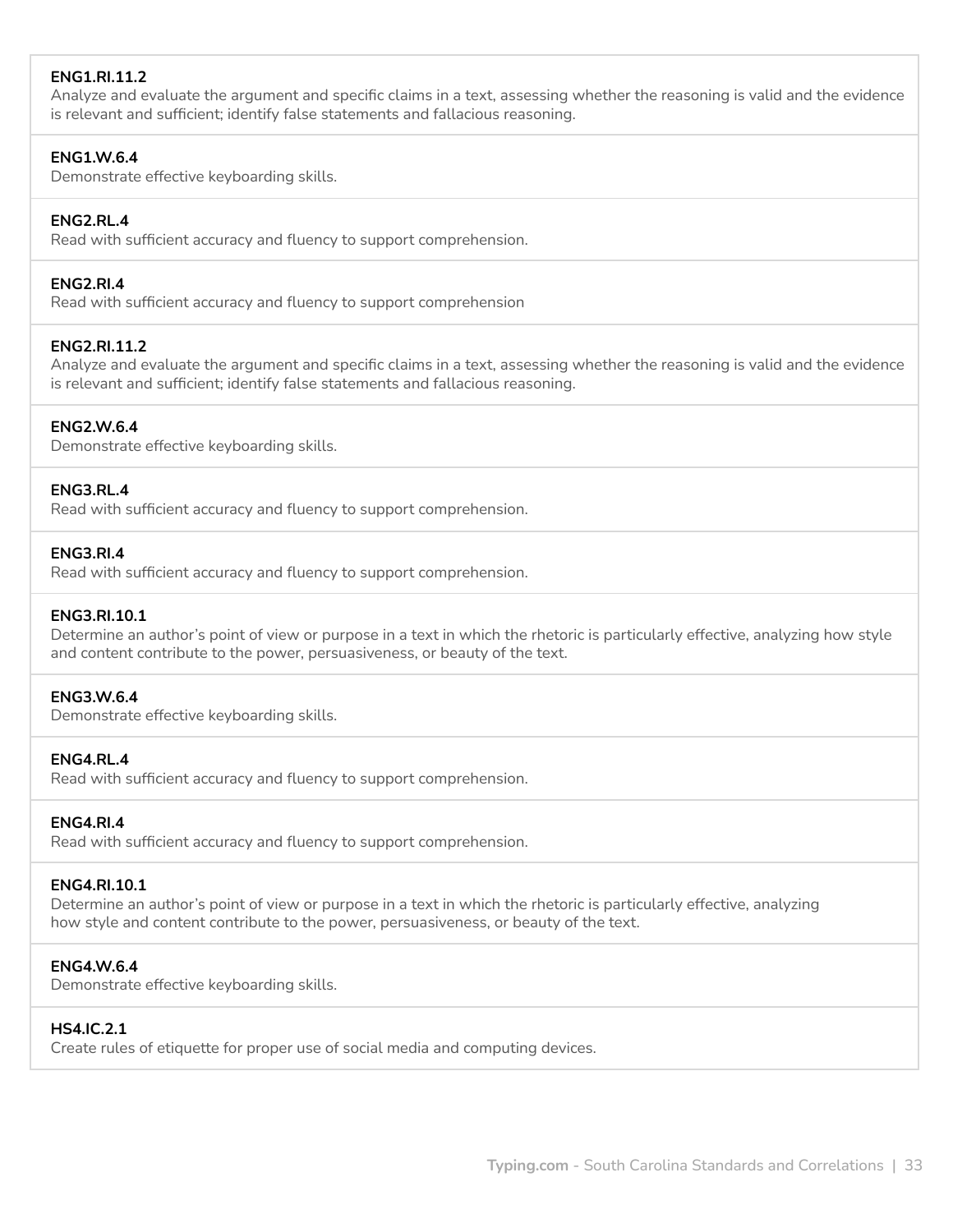# **HS4.IC.2.1**

Create rules of etiquette for proper use of social media and computing devices.

#### **HS1.IC.2.3**

Explain the implications of proper and improper use of social media (e.g., college admissions, employment, cyberbullying laws).

#### **HS2.IC.2.3**

Identify ethical and legal computing practices.

### **HS3.IC.2.3**

Distinguish among ethical, unethical, legal, and illegal computing practices (e.g., fair-use, illegal music/video downloads, sharing copyrighted pictures/videos, black-hat hacking, white-hat hacking).

# **Creative Writing**

#### **ENG1.RL.4**

Read with sufficient accuracy and fluency to support comprehension.

#### **ENG1.RI.4**

Read with sufficient accuracy and fluency to support comprehension.

#### **ENG1.W.3.1.a.**

Gather ideas from texts, multimedia, and personal experience to write narratives that: a. develop real or imagined experiences or events using effective techniques, well-chosen details, and well-structured event sequences.

#### **ENG1.W.6.1**

Write routinely and persevere in writing tasks over short and extended time frames, for a range of domain-specific tasks, and for a variety of purposes and audiences.

#### **ENG1.W.6.4**

Demonstrate effective keyboarding skills.

#### **ENG2.RL.4**

Read with sufficient accuracy and fluency to support comprehension.

#### **ENG2.RI.4**

Read with sufficient accuracy and fluency to support comprehension

#### **ENG2.W.3.1.a.**

Gather ideas from texts, multimedia, and personal experience to write narratives that: a. develop real or imagined experiences or events using effective techniques, well-chosen details, and well-structured event sequences.

#### **ENG2.W.6.1**

Write routinely and persevere in writing tasks over short and extended time frames, for a range of domain-specific